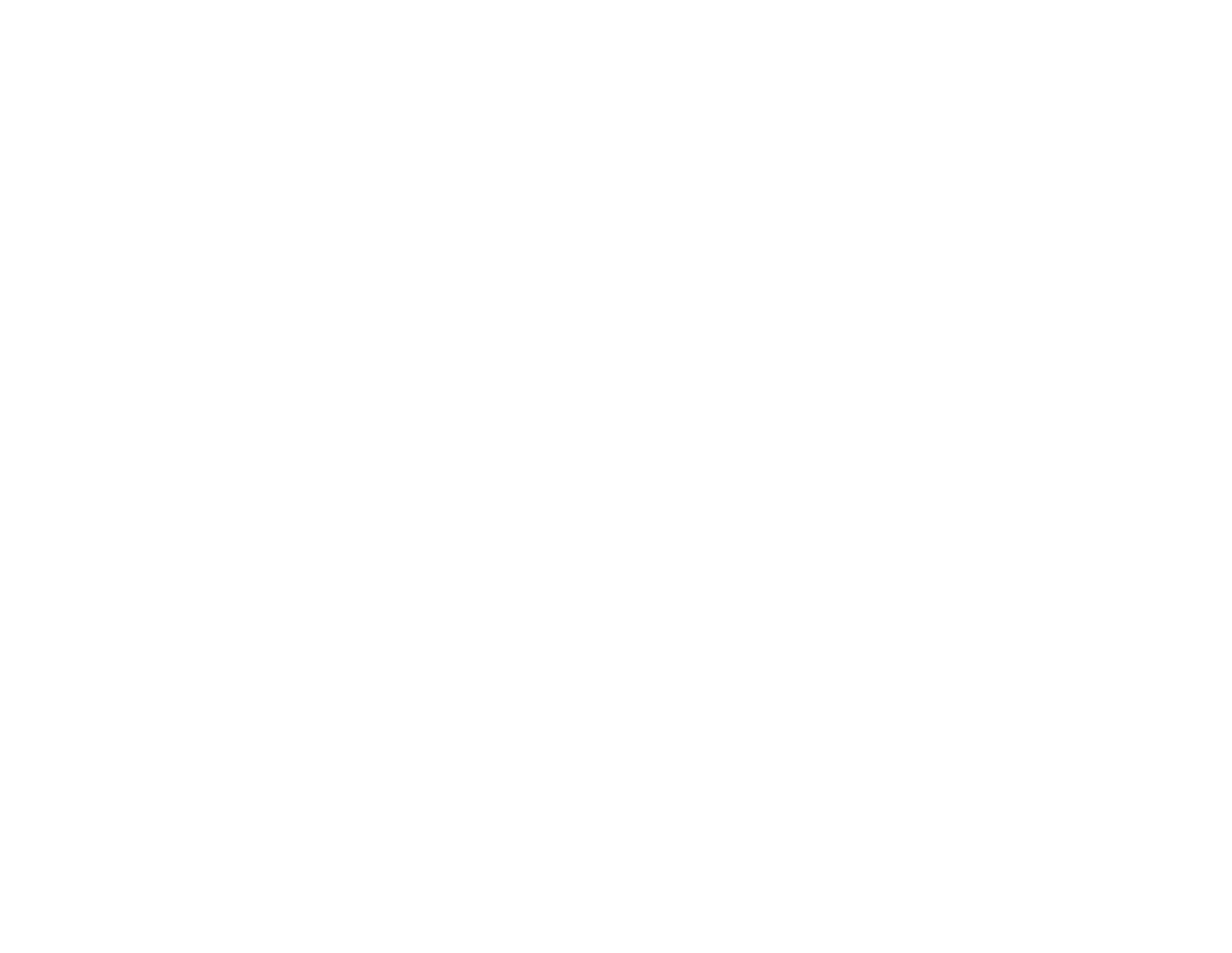#### **Appendix A Air Navigation Deficiencies in the Meteorology Field (REF. Air Navigation Plan - Africa-Indian Ocean region (Doc 7474) Part V - Meteorology (MET)**

|                | Identification                                                                                                                                                                                                                                                                                                                                                                                                                                                       |                                                                |                                                                                                                                  |                               | <b>Deficiencies</b>                                                                                                                      |                                                                                                                                             | <b>Corrective action</b>                                     |                                                                |                                          |
|----------------|----------------------------------------------------------------------------------------------------------------------------------------------------------------------------------------------------------------------------------------------------------------------------------------------------------------------------------------------------------------------------------------------------------------------------------------------------------------------|----------------------------------------------------------------|----------------------------------------------------------------------------------------------------------------------------------|-------------------------------|------------------------------------------------------------------------------------------------------------------------------------------|---------------------------------------------------------------------------------------------------------------------------------------------|--------------------------------------------------------------|----------------------------------------------------------------|------------------------------------------|
| <b>STATE</b>   | <b>Requirements</b>                                                                                                                                                                                                                                                                                                                                                                                                                                                  | <b>Facilities or</b><br>services                               | <b>Description</b><br>of Deficiency                                                                                              | Date<br>first<br>reporte<br>d | <b>Comments</b><br>on deficiency                                                                                                         | <b>Description of</b><br>corrective action                                                                                                  | <b>Executing</b><br>body                                     | <b>Target</b><br>date for<br>imple-<br>mentatio<br>$\mathbf n$ | Priori<br>ty for<br>actio<br>$\mathbf n$ |
|                | 1                                                                                                                                                                                                                                                                                                                                                                                                                                                                    | $\overline{2}$                                                 | $\mathbf{3}$                                                                                                                     | $\overline{\mathbf{4}}$       | 5                                                                                                                                        | 6                                                                                                                                           | 7                                                            | 8                                                              | 9                                        |
| <b>ANGOLA</b>  | Requirement to provide aerodrome forecasts<br>(AFI FASID Table MET 1A)                                                                                                                                                                                                                                                                                                                                                                                               | Angola/Luanda<br>February 4<br>Associated<br><b>MET Office</b> | TAF of Luanda not<br>regularly available                                                                                         | 2003                          | Advice given<br>by<br>correspondence                                                                                                     | Improve reliability of<br>telecomm                                                                                                          | <b>INAMET</b><br>and<br><b>ENANA</b>                         | As soon<br><b>as</b><br>possible                               | A                                        |
|                | Requirement to establish and implement from<br>15 November 2012, a properly organized<br>quality system comprising procedures,<br>processes and resources necessary to provide<br>for the quality management of the<br>meteorological information to be supplied to<br>the users (ICAO Annex 3, para 2.2.3.)                                                                                                                                                         | Burundi/<br>Busumbura<br>International<br>Airport              | The quality management<br>system (QMS) for MET<br>service is not yet<br>established by the<br>Meteorological service<br>provider | 02/2011                       | Advice given<br>during the<br>Mission.                                                                                                   | Train local trainers in<br>QMS and implement<br>the QMS before<br>November 15, 2012                                                         | CAA<br>(oversight)<br>Meteorologi<br>cal Service<br>Provider | Novembe<br>r 2012                                              | $\mathbf{U}$                             |
| <b>BURUNDI</b> | Requirement to provide automated equipment<br>for measuring or assessing, as appropriate, and<br>for monitoring and remote indicating of surface<br>wind, visibility, runway visual range, height of<br>cloud base, air and dew-point temperatures and<br>atmospheric pressure at Busumbura aerodrome<br>with a runway intended for Category II<br>instrument approach and landing operations in<br>accordance with ICAO Annex 3, Chap 4, para.<br>4.1.5 and 4.6.3.1 | Burundi/<br>Busumbura<br>International<br>Airport              | MET station located very<br>far from the runway and<br>among buildings                                                           | 2006                          | Data observed<br>not<br>representative<br>of weather<br>conditions<br>along the<br>runway.<br>Unreliable<br>exchange of<br>data to users | Install an automatic<br>weather observing<br>system with sensors<br>appropriately located.<br>Install a MET message<br>distribution system. | Meteorologi<br>cal Services<br>Department                    | 2007                                                           | $\mathbf{U}$                             |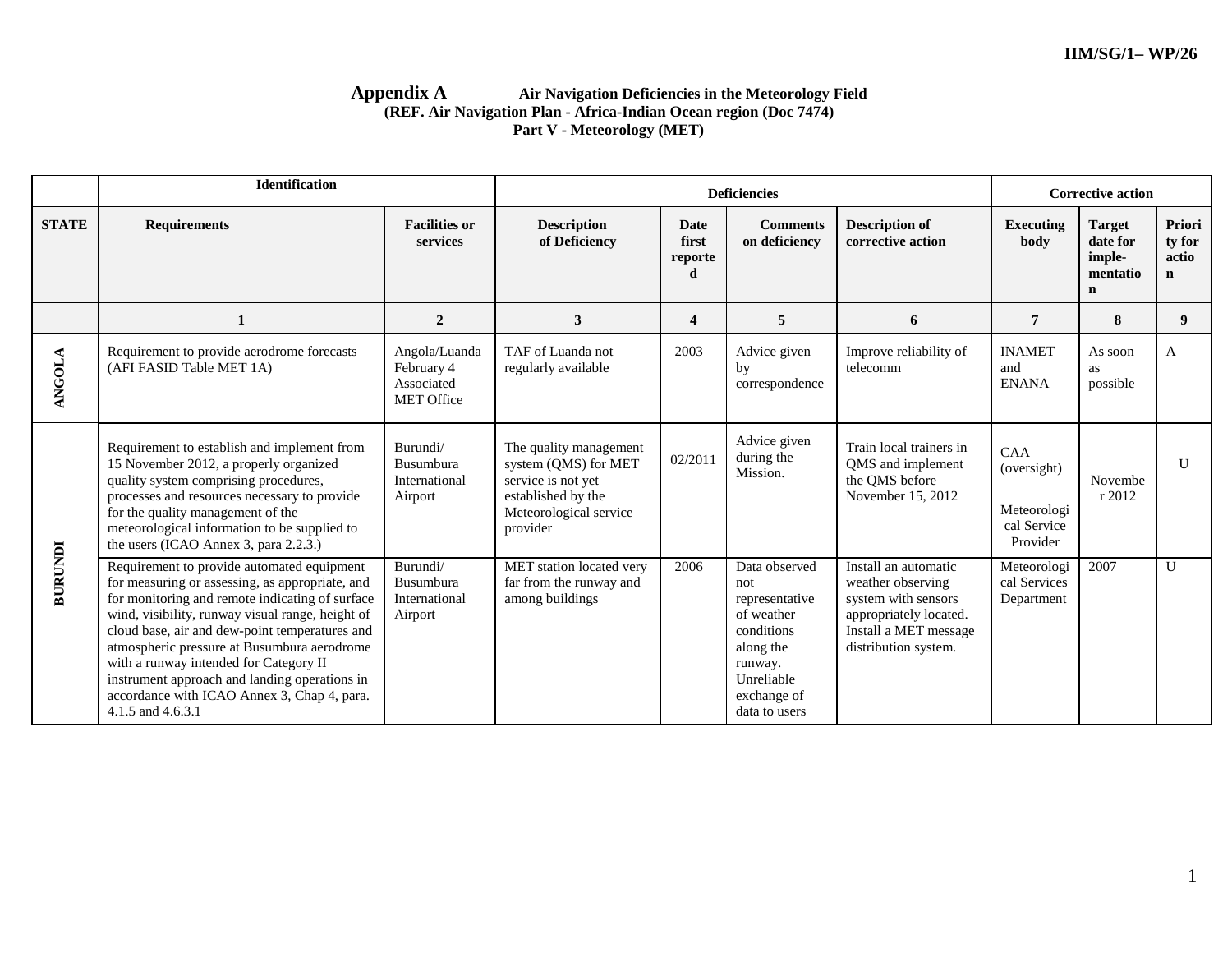|                   | Identification                                                                                                                                                                                                                                                                                                                                                                                                                                                 |                                             |                                                                                                                                                                                                                                                                                                                                                                                                          |                               | <b>Corrective action</b>                             |                                                                                                                                                                  |                                |                                                                |                                          |
|-------------------|----------------------------------------------------------------------------------------------------------------------------------------------------------------------------------------------------------------------------------------------------------------------------------------------------------------------------------------------------------------------------------------------------------------------------------------------------------------|---------------------------------------------|----------------------------------------------------------------------------------------------------------------------------------------------------------------------------------------------------------------------------------------------------------------------------------------------------------------------------------------------------------------------------------------------------------|-------------------------------|------------------------------------------------------|------------------------------------------------------------------------------------------------------------------------------------------------------------------|--------------------------------|----------------------------------------------------------------|------------------------------------------|
| <b>STATE</b>      | <b>Requirements</b>                                                                                                                                                                                                                                                                                                                                                                                                                                            | <b>Facilities or</b><br>services            | <b>Description</b><br>of Deficiency                                                                                                                                                                                                                                                                                                                                                                      | Date<br>first<br>reporte<br>d | <b>Comments</b><br>on deficiency                     | <b>Description of</b><br>corrective action                                                                                                                       | <b>Executing</b><br>body       | <b>Target</b><br>date for<br>imple-<br>mentatio<br>$\mathbf n$ | Priori<br>ty for<br>actio<br>$\mathbf n$ |
|                   | 1                                                                                                                                                                                                                                                                                                                                                                                                                                                              | $\overline{2}$                              | $\overline{\mathbf{3}}$                                                                                                                                                                                                                                                                                                                                                                                  | $\overline{\mathbf{4}}$       | 5                                                    | 6                                                                                                                                                                | $\overline{7}$                 | 8                                                              | 9 <sup>1</sup>                           |
| <b>CABO VERDE</b> | Requirement to provide automated equipment<br>for measuring or assessing, as appropriate, and<br>for monitoring and remote indicating of surface<br>wind, visibility, runway visual range, height of<br>cloud base, air and dew-point temperatures and<br>atmospheric pressure at Sal aerodrome with a<br>runway intended for Category II instrument<br>approach and landing operations in accordance<br>with ICAO Annex 3, Chap 4, para. 4.1.5 and<br>4.6.3.1 | Cape Verde/Sal<br>International<br>Airport. | Visibility data, RVR,<br>cloud base height, air<br>temperature, dew point<br>and pressure are not<br>provided by an automatic<br>weather observing system<br>at Sal International<br>airport equipped with an<br><b>ILS</b>                                                                                                                                                                              | 09/2009                       | Advice given<br>during<br><b>CODEVMET</b><br>Mission | Install an automated<br>weather observing<br>system with sensors<br>appropriately located.                                                                       | INMG/<br><b>ASA</b>            | 2011                                                           | U                                        |
| <b>CABO VERDE</b> | Requirements for Surface wind, RVR and air<br>pressure displays relating to each sensor to be<br>located in the meteorological station with<br>corresponding displays in the appropriate air<br>traffic services units. The displays in the<br>meteorological station and in the air traffic<br>services units to be related to the same sensors<br>in accordance with ICAO Annex 3. para. 4.1.5<br>and App. 3 para. 4.1.2.1, 4.3.3.1 and 4.7.1                | Cape Verde/Sal<br>International<br>Airport  | The meteorological<br>parameters displayed in<br>the control tower and<br>those displayed in the<br>aerodrome<br>meteorological centre and<br>used for issuance of<br>observation messages<br>METAR, MET REPORT,<br>SPECI and SPECIAL are<br>from two different<br>sources of observations:<br>the Meteorological<br>observation station and an<br>automatic observing<br>system under<br>demonstration. | 09/2009                       | Advice given<br>during<br><b>CODEVMET</b><br>Mission | Use the same sensors<br>for the measurement of<br>meteorological<br>parameters to be<br>displayed in ATS units<br>and the aeronautical<br>meteorological station | INMG/<br><b>ASA</b>            | 2011                                                           | U                                        |
| <b>CABO VERDE</b> | Requirements to use local routine and special<br>reports MET REPORT and SPECIAL in the<br>meteorological information used pour l'ATIS<br>in accordance with Annex 11, chap. 4, para.<br>4.3.6.1, g) and Annex 3, Chap. 4 para. 4.3.2<br>and 4.4.2                                                                                                                                                                                                              | Cape Verde/Sal<br>International<br>Airport  | Meteorological<br>information used to issue<br>ATIS are not the local<br>routine and special<br>reports MET REPORT<br>and SPECIAL                                                                                                                                                                                                                                                                        | 09/2009                       | Advice given<br>during<br><b>CODEVMET</b><br>Mission | Use local routine and<br>special meteorological<br>reports to issue ATIS<br>information (ATIS voice<br>and D-ATIS)                                               | <b>ASA INMG</b>                | 2011                                                           | A                                        |
|                   | Requirement to establish and implement from<br>15 November 2012, a properly organized<br>quality system comprising procedures,<br>processes and resources necessary to provide                                                                                                                                                                                                                                                                                 | Cape Verde/Sal<br>International<br>Airport  | The quality management<br>system (QMS<br>) for MET service has not<br>been yet implemented by                                                                                                                                                                                                                                                                                                            | 02/2011                       | Advice given<br>during the<br>Mission.               | Train local trainers in<br>QMS and implement<br>the QMS before<br>November 15, 2012                                                                              | CAA<br>(oversight)<br>NMG (met | Novembe<br>r 2012                                              | U                                        |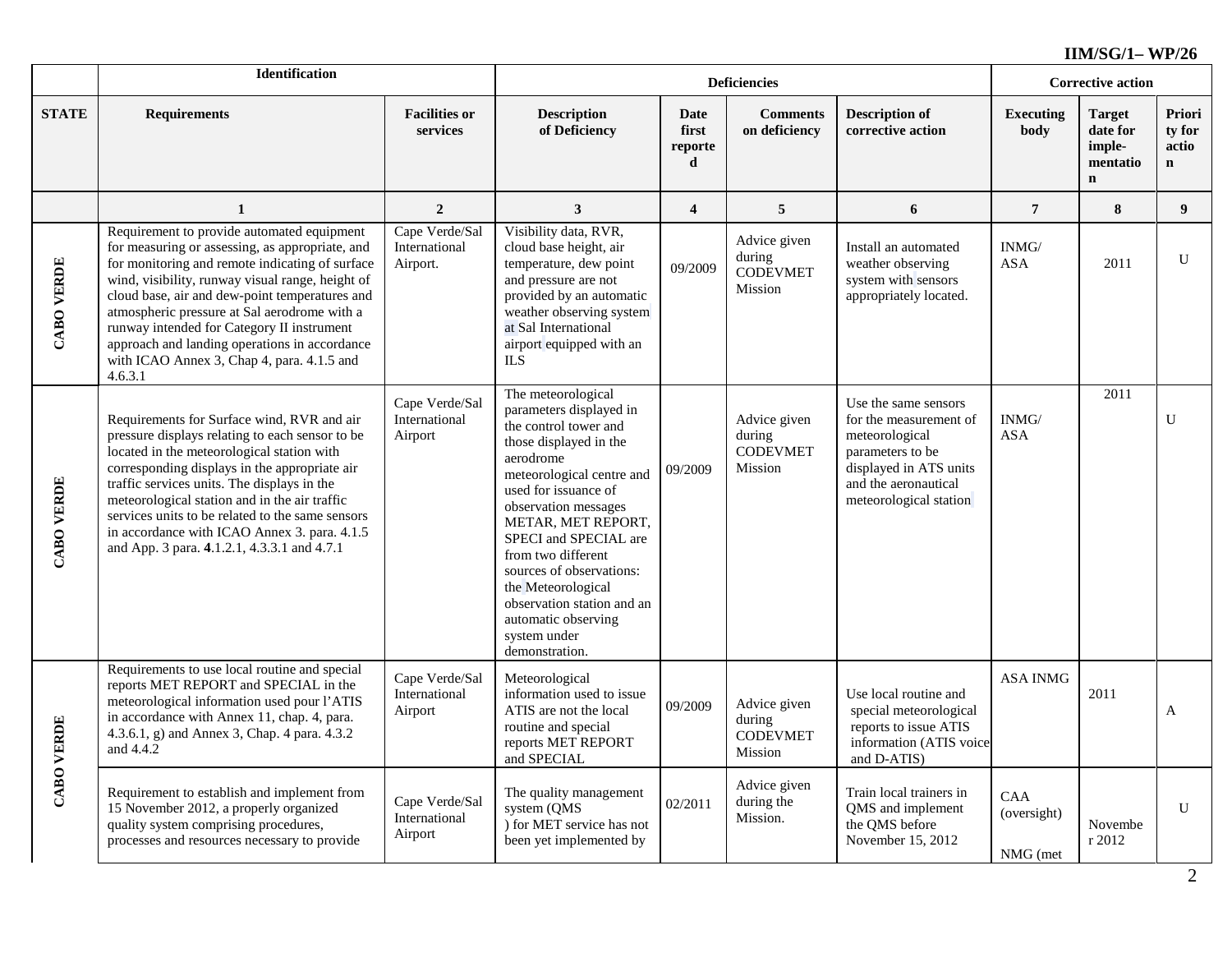|                 | Identification                                                                                                                                                                                                                                                                                                                                                                                                                                                 |                                                          |                                                                                                                                                                                                                                                                       |                               | <b>Corrective action</b>                                      |                                                                                                                                                                                   |                          |                                                                |                                          |
|-----------------|----------------------------------------------------------------------------------------------------------------------------------------------------------------------------------------------------------------------------------------------------------------------------------------------------------------------------------------------------------------------------------------------------------------------------------------------------------------|----------------------------------------------------------|-----------------------------------------------------------------------------------------------------------------------------------------------------------------------------------------------------------------------------------------------------------------------|-------------------------------|---------------------------------------------------------------|-----------------------------------------------------------------------------------------------------------------------------------------------------------------------------------|--------------------------|----------------------------------------------------------------|------------------------------------------|
| <b>STATE</b>    | <b>Requirements</b>                                                                                                                                                                                                                                                                                                                                                                                                                                            | <b>Facilities or</b><br>services                         | <b>Description</b><br>of Deficiency                                                                                                                                                                                                                                   | Date<br>first<br>reporte<br>d | <b>Comments</b><br>on deficiency                              | <b>Description of</b><br>corrective action                                                                                                                                        | <b>Executing</b><br>body | <b>Target</b><br>date for<br>imple-<br>mentatio<br>$\mathbf n$ | Priori<br>ty for<br>actio<br>$\mathbf n$ |
|                 | 1                                                                                                                                                                                                                                                                                                                                                                                                                                                              | $\overline{2}$                                           | 3                                                                                                                                                                                                                                                                     | $\overline{\mathbf{4}}$       | 5                                                             | 6                                                                                                                                                                                 | 7                        | 8                                                              | $9^{\circ}$                              |
|                 | for the quality management of the<br>meteorological information to be supplied to<br>the users (ICAO Annex 3, para 2.2.3.)                                                                                                                                                                                                                                                                                                                                     |                                                          | the National<br>Meteorological Office                                                                                                                                                                                                                                 |                               |                                                               |                                                                                                                                                                                   | Service<br>provider)     |                                                                |                                          |
|                 | Requirement to provide VOLMET broadcast at<br>Brazzaville International Airport (VOLMET),<br>in accordance with ICAO Doc 7474 Volume II.<br>Part V. Table ATS 2A.                                                                                                                                                                                                                                                                                              | Congo,<br><b>Brazzaville</b><br>International<br>Airport | The VOLMET broadcast<br>service is not operational                                                                                                                                                                                                                    | 08/2008                       | Deficiency<br>identify during<br><b>ICAO WACAF</b><br>mission | Re-establish the<br><b>VOLMET</b> broadcast<br>service in the<br><b>Brazzaville FIR</b>                                                                                           | <b>ASECNA</b>            | 2009                                                           | U                                        |
| <b>CONGO</b>    | Requirement to provide Automatic Terminal<br>Information Service (ATIS) in accordance with<br>ICAO Doc 7474 Volume II, FASID AFI, Part<br>III - Tableau AOP 1.                                                                                                                                                                                                                                                                                                 | Congo,<br><b>Brazzaville</b><br>International<br>Airport | The ATIS service is not<br>implemented at<br><b>Brazzaville International</b><br>Airport                                                                                                                                                                              | 08/2008                       | Deficiency<br>identify during<br><b>ICAO WACAF</b><br>mission | Install and implement<br>an operational ATIS<br>system                                                                                                                            | <b>ASECNA</b>            | 2009                                                           | <sub>B</sub>                             |
| <b>LLDOBILG</b> | Requirement to provide automated equipment<br>for measuring or assessing, as appropriate, and<br>for monitoring and remote indicating of surface<br>wind, visibility, runway visual range, height of<br>cloud base, air and dew-point temperatures and<br>atmospheric pressure at Sal aerodrome with a<br>runway intended for Category II instrument<br>approach and landing operations in accordance<br>with ICAO Annex 3, Chap 4, para. 4.1.5 and<br>4.6.3.1 | Djibouti/<br>Djibouti<br>International<br>Airport        | Djibouti<br>International<br>Airport equipped with a<br>category II approach and<br>landing<br>operations<br>instrument, is not using<br>an automated equipment<br>for measuring, assessing,<br>monitoring and remote<br>of<br><b>MET</b><br>indicating<br>parameters | 09/<br>2009                   | Advice given<br>during the<br>mission                         | Install an automated<br>aerodrome weather<br>observing system with<br>sensors and display<br>located at required<br>places for the provision<br>of operational MET<br>information | <b>AID-DPW</b>           | December<br>2010                                               | $\mathbf{U}$                             |
|                 | Requirement to issue local routine and special<br>reports in accordance with Annex 3, chap. 4,<br>para. 4.3.1, 4.3.2 a) et 4.4.2 a)                                                                                                                                                                                                                                                                                                                            | Djibouti/<br>Djibouti<br>International<br>Airport        | Local routine and special<br>reports (MET REPORT)<br>and SPECIAL)<br>are not<br>issued                                                                                                                                                                                | 09/<br>2009                   | Advice given<br>during the<br>mission                         | Issue local routine and<br>special reports (MET<br>REPORT) and<br>SPECIAL)                                                                                                        | <b>AID-DPW</b>           | June 2010                                                      | U                                        |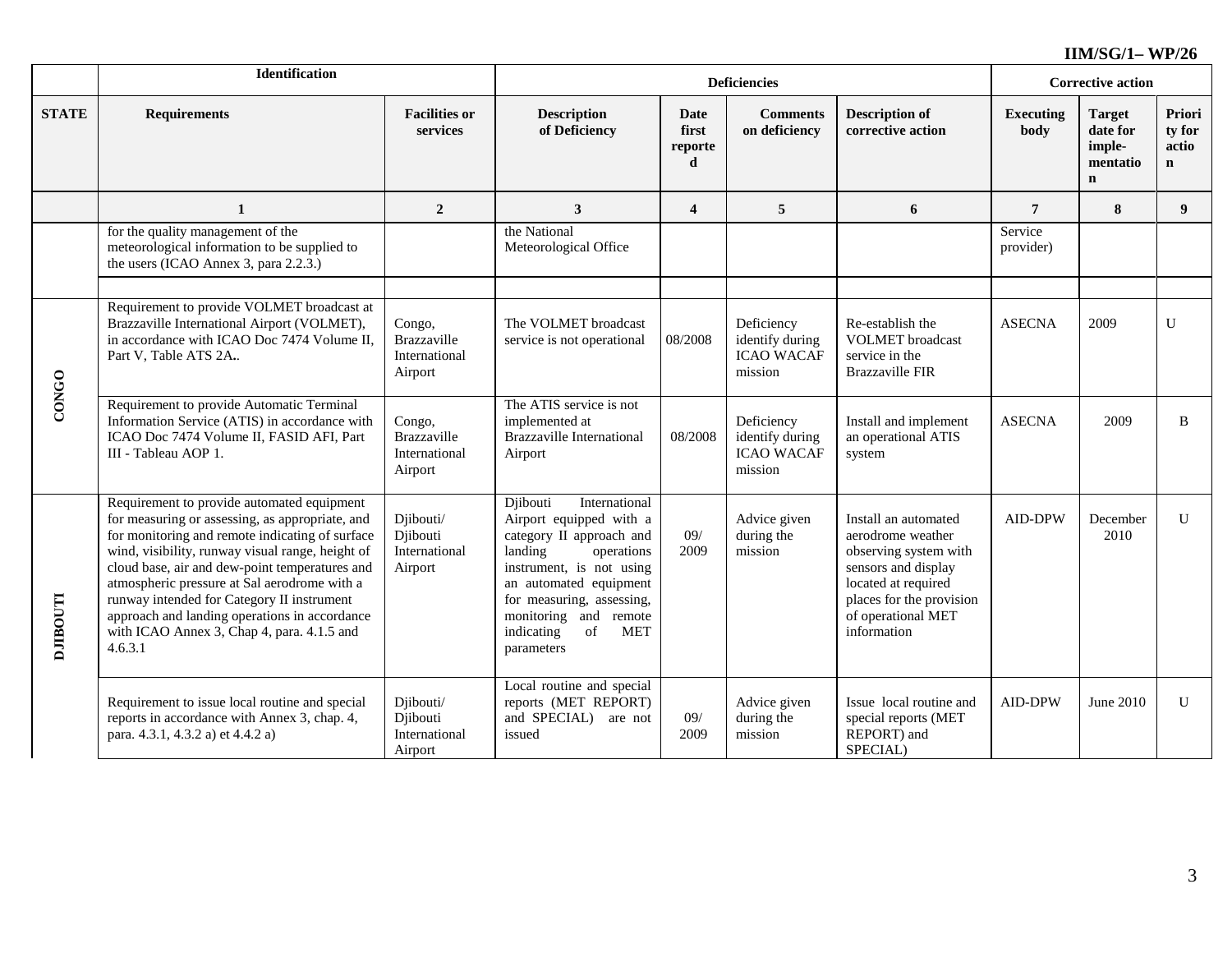|              | <b>Identification</b>                                                                                                                                                                                                                                                                                        |                                                   |                                                                                                                                                  |                               | <b>Deficiencies</b>                    |                                                                                                                                                                                                                                                                                                                                                                                                                             |                                                                            | <b>Corrective action</b>                                       |                                                                                         |                    |      |           |
|--------------|--------------------------------------------------------------------------------------------------------------------------------------------------------------------------------------------------------------------------------------------------------------------------------------------------------------|---------------------------------------------------|--------------------------------------------------------------------------------------------------------------------------------------------------|-------------------------------|----------------------------------------|-----------------------------------------------------------------------------------------------------------------------------------------------------------------------------------------------------------------------------------------------------------------------------------------------------------------------------------------------------------------------------------------------------------------------------|----------------------------------------------------------------------------|----------------------------------------------------------------|-----------------------------------------------------------------------------------------|--------------------|------|-----------|
| <b>STATE</b> | <b>Requirements</b>                                                                                                                                                                                                                                                                                          | <b>Facilities or</b><br>services                  | <b>Description</b><br>of Deficiency                                                                                                              | Date<br>first<br>reporte<br>d | <b>Comments</b><br>on deficiency       | <b>Description of</b><br>corrective action                                                                                                                                                                                                                                                                                                                                                                                  | <b>Executing</b><br>body                                                   | <b>Target</b><br>date for<br>imple-<br>mentatio<br>$\mathbf n$ | Priori<br>ty for<br>actio<br>$\mathbf{n}$                                               |                    |      |           |
|              | 1                                                                                                                                                                                                                                                                                                            | $\overline{2}$                                    | $\mathbf{3}$                                                                                                                                     | $\overline{\mathbf{4}}$       | $\sqrt{5}$                             | 6                                                                                                                                                                                                                                                                                                                                                                                                                           | $\overline{7}$                                                             | 8                                                              | 9 <sup>°</sup>                                                                          |                    |      |           |
|              | Requirement to establish and implement from<br>15 November 2012, a properly organized<br>quality system comprising procedures,<br>processes and resources necessary to provide<br>for the quality management of the<br>meteorological information to be supplied to<br>the users (ICAO Annex 3, para 2.2.3.) | Diibouti/<br>Djibouti<br>International<br>Airport | The quality management<br>system (QMS) for MET<br>service has not been yet<br>implemented by the<br>National Meteorological<br>Office            | 02/2011                       | Advice given<br>during the<br>Mission. | Train local trainers in<br>QMS and implement<br>the QMS before<br>November 15, 2012                                                                                                                                                                                                                                                                                                                                         | <b>CAA</b><br>(oversight)<br>National<br><b>MET</b><br>Service<br>provider | Novembe<br>r 2012                                              | ${\bf U}$                                                                               |                    |      |           |
|              | Requirement to issue aerodrome and wind<br>shear warnings and wind shear alert in<br>accordance with Annex 3, chap. 7, para. 7.3 et<br>7.4 et App. 6 Table A6-2 et A6-3                                                                                                                                      | Diibouti/<br>Djibouti<br>International<br>Airport | Aerodrome and wind<br>shear warnings (AD<br>WRNG, WS WRNG) and<br>wind shear alert are not<br>issued at Djibouti<br><b>International Airport</b> | $07/$<br>2009                 | Advice given<br>during the<br>mission  | 1. sensitize forecasters<br>and observers in the<br>issuance and<br>dissemination of<br>messages and WS<br>WRNG AD WRNG                                                                                                                                                                                                                                                                                                     | 1. AID-DPW 1. June 2010<br>2. AID-DPW<br>3. DACM et<br>AID-DPW             | 2. June<br>2010<br>3. June                                     | $\mathbf{U}$<br>${\bf U}$                                                               |                    |      |           |
|              |                                                                                                                                                                                                                                                                                                              |                                                   |                                                                                                                                                  |                               |                                        |                                                                                                                                                                                                                                                                                                                                                                                                                             |                                                                            |                                                                | 2. issue and disseminate<br>WS WRNG and AD<br>WRNG information<br>and wind shear alert; | 4. DACM<br>et AID- | 2010 | ${\bf U}$ |
|              |                                                                                                                                                                                                                                                                                                              |                                                   |                                                                                                                                                  |                               |                                        | 3. develop and enforce<br>a letter of service<br>agreement between the<br>MET and ATS (TWR,<br>CCR, Office of the<br>runway, ) in order<br>inter alia to promote the<br>regular routing of<br>aircraft reports on wind<br>shear at landing or take<br>off, to assess RVR,<br>etc<br>4. consider the<br>possibility of installing,<br>after a survey with<br>users, at Djibouti<br>Airport, a wind shear<br>detecting system | $\mathbf{DPW}$                                                             | End 2010                                                       | $\mathbf{A}$                                                                            |                    |      |           |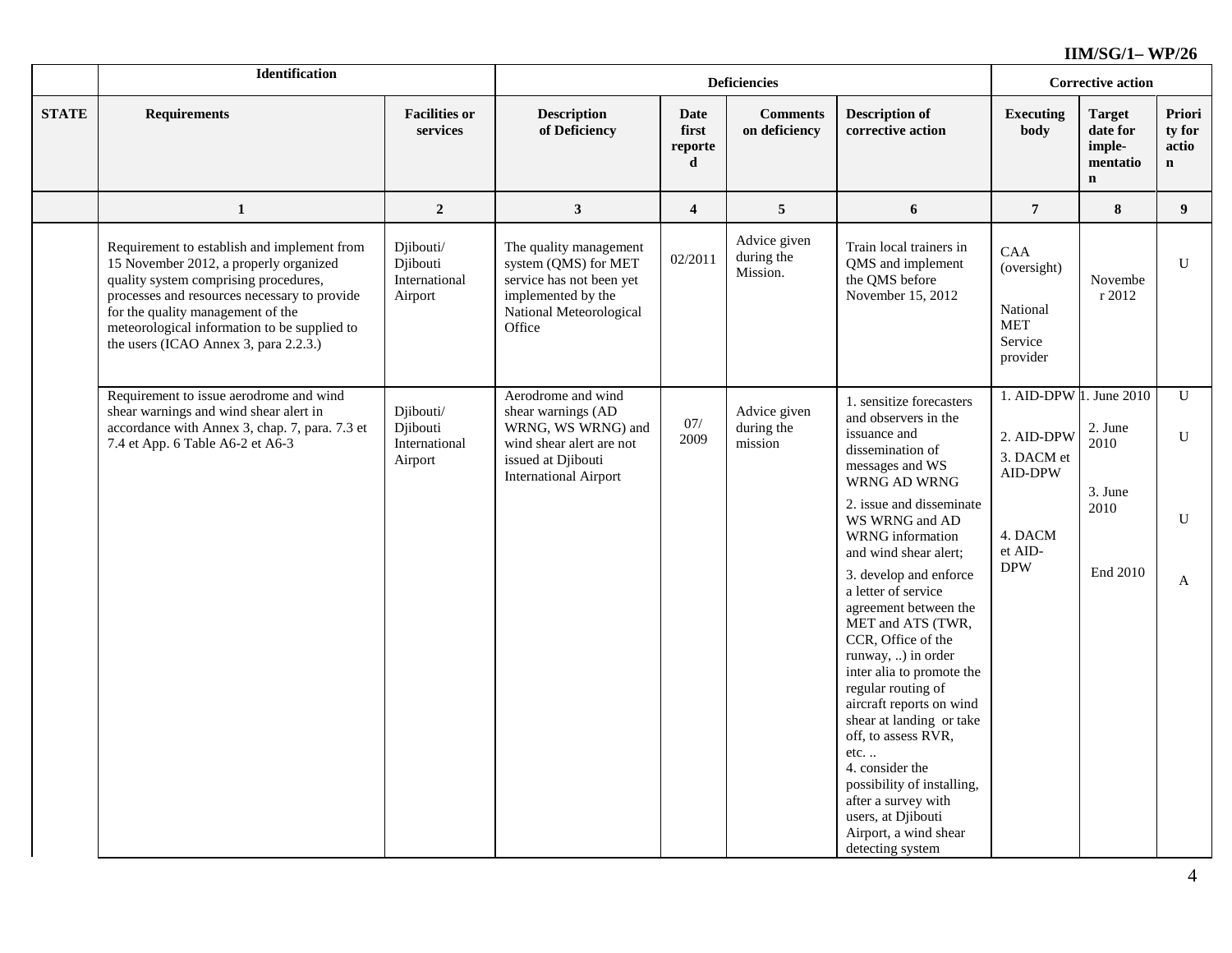|              | Identification                                                                                                             |                                                   |                                                                                         |                               | <b>Deficiencies</b>                   |                                                                                                                                                                                                                                                                                                                                                                                                                                              |                          | <b>Corrective action</b>                                                                                                                |                                |
|--------------|----------------------------------------------------------------------------------------------------------------------------|---------------------------------------------------|-----------------------------------------------------------------------------------------|-------------------------------|---------------------------------------|----------------------------------------------------------------------------------------------------------------------------------------------------------------------------------------------------------------------------------------------------------------------------------------------------------------------------------------------------------------------------------------------------------------------------------------------|--------------------------|-----------------------------------------------------------------------------------------------------------------------------------------|--------------------------------|
| <b>STATE</b> | <b>Requirements</b>                                                                                                        | <b>Facilities or</b><br>services                  | <b>Description</b><br>of Deficiency                                                     | Date<br>first<br>reporte<br>d | <b>Comments</b><br>on deficiency      | <b>Description of</b><br>corrective action                                                                                                                                                                                                                                                                                                                                                                                                   | <b>Executing</b><br>body | <b>Target</b><br>date for<br>imple-<br>mentatio<br>$\mathbf n$                                                                          | Priori<br>ty for<br>actio<br>n |
|              |                                                                                                                            | $\overline{2}$                                    | 3                                                                                       | 4                             | 5                                     | 6                                                                                                                                                                                                                                                                                                                                                                                                                                            | 7                        | 8                                                                                                                                       | 9                              |
|              | Requirement to provide flight documentation in<br>accordance with AFI FASID Table MET 7<br>(Doc 7474 Volume II, FASID AFI) | Djibouti/<br>Djibouti<br>International<br>Airport | Flight documentation is<br>provided from a public<br>non-secured website<br><b>ADDS</b> | 07/2009                       | Advice given<br>during the<br>mission | In the short term, a<br><b>SADIS FTP service</b><br>shall be accessed from<br>the WAFC London to<br>extract required data for<br>the provision of flight<br>documentation. Access<br>procedures are<br>described on the<br>following<br>Website http://www.ica<br>o.int/anb/sadisopsg/sadi<br>s%20ftp%20service%2<br>0v4.0.pdf<br>In the medium term,<br>install a SADIS VSAT<br>station with the<br>required SADIS<br>workstation software: | AID-DPW                  | <b>SADIS</b><br>$\overline{\phantom{a}}$<br>FTP:<br>avant fin<br>juin 2010<br>-Station<br><b>VSAT</b><br><b>SADIS</b><br>2G:fin<br>2010 | $\mathbf{A}$                   |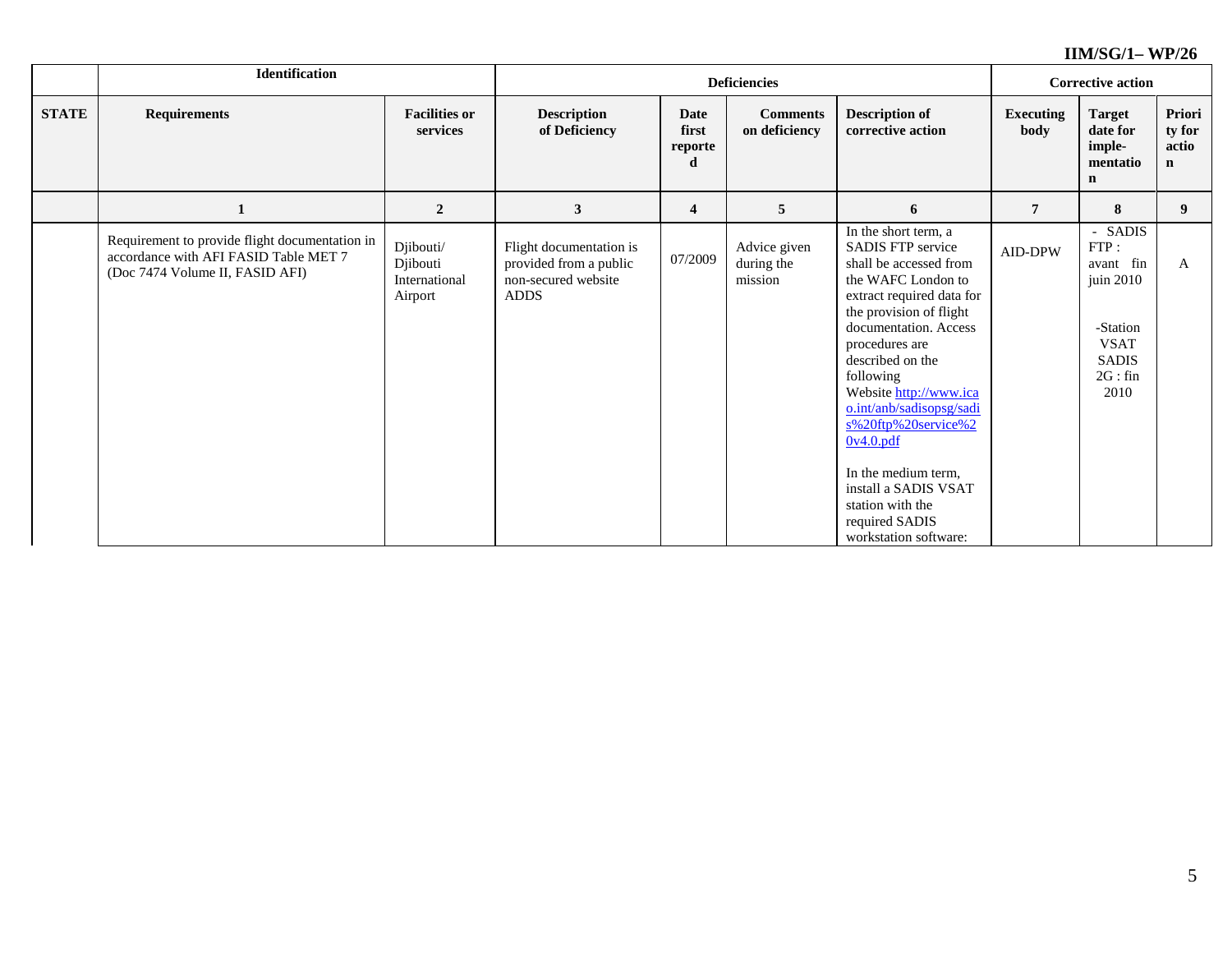|                             | <b>Identification</b>                                                                                                                                                                                                                      |                                                                 |                                                                                                             |                                                                                    | <b>Deficiencies</b>                                                                                                                                                 |                                                                                                                                                                                                                     | <b>Corrective action</b>                                |                                                      |                                |
|-----------------------------|--------------------------------------------------------------------------------------------------------------------------------------------------------------------------------------------------------------------------------------------|-----------------------------------------------------------------|-------------------------------------------------------------------------------------------------------------|------------------------------------------------------------------------------------|---------------------------------------------------------------------------------------------------------------------------------------------------------------------|---------------------------------------------------------------------------------------------------------------------------------------------------------------------------------------------------------------------|---------------------------------------------------------|------------------------------------------------------|--------------------------------|
| <b>STATE</b>                | <b>Requirements</b>                                                                                                                                                                                                                        | <b>Facilities</b><br>or services                                | <b>Description</b><br>of Deficiency                                                                         | <b>Date</b><br><b>Comments</b><br>first<br>on deficiency<br>reporte<br>d<br>5<br>4 |                                                                                                                                                                     | <b>Description of</b><br>corrective action                                                                                                                                                                          | <b>Executing</b><br>body                                | <b>Target</b><br>date for<br>imple-<br>mentati<br>on | Priori<br>ty for<br>actio<br>n |
|                             |                                                                                                                                                                                                                                            | $\overline{2}$                                                  | 3                                                                                                           |                                                                                    |                                                                                                                                                                     | 6                                                                                                                                                                                                                   | 7                                                       | 8                                                    | 9                              |
| <b>GAMBIA</b><br><b>THE</b> | Requirement to provide runway<br>visual range (RVR) for runway<br>intended for non-precision or<br>Category I approach and<br>landing Operations (Annex 3,<br>Chapter 4, para. 4.6.3. 4 a),<br>$4.6.3.5$ and Appendix 3,<br>para.4.3.6.4). | The<br>Gambia/<br>Banjul/<br>Yundum<br>Internationa<br>Airport. | Runway visual<br>range (RVR) is<br>not assessed and<br>reported during<br>periods of<br>reduced visibility. | 30/07/2<br>007                                                                     | Reported by the State<br>concerned from a<br>survey questionnaire,<br>advice given during<br>State mission, further<br>advice given<br><b>CODEVMET</b><br>9/2009.   | In the short term: Training of MET<br>personal for manual assessment and reporting<br>of RVR, or<br>In the medium term: Installation of a RVR<br>measurement, assessment and reporting<br>equipment<br>recommended. | Civil Aviation<br>Authority and<br>MET, The<br>Gambia.  | 2009<br>2012                                         | $\mathbf{U}$                   |
|                             | Requirement to report<br>visibility along the<br>runway in local<br>routine and special<br>reports: Annex 3,<br>Appendix 3 para;<br>4.2.4.2.                                                                                               | The<br>Gambia,<br>Banjul/<br>Yundum<br>Internationa<br>Airport. | <b>MET</b> station<br>located very far<br>from the runway<br>and behind a tree.                             | 07/2007                                                                            | Data observed not<br>representative of<br>weather conditions<br>along the runway.<br>Advice given during<br>State Mission and<br><b>CODEVMET Project</b><br>9/2009. | Install an automatic<br>weather observing<br>system with sensors<br>appropriately located.                                                                                                                          | <b>GCAA</b><br>(Gambia<br>Civil Aviation<br>Authority). | 2012                                                 | U                              |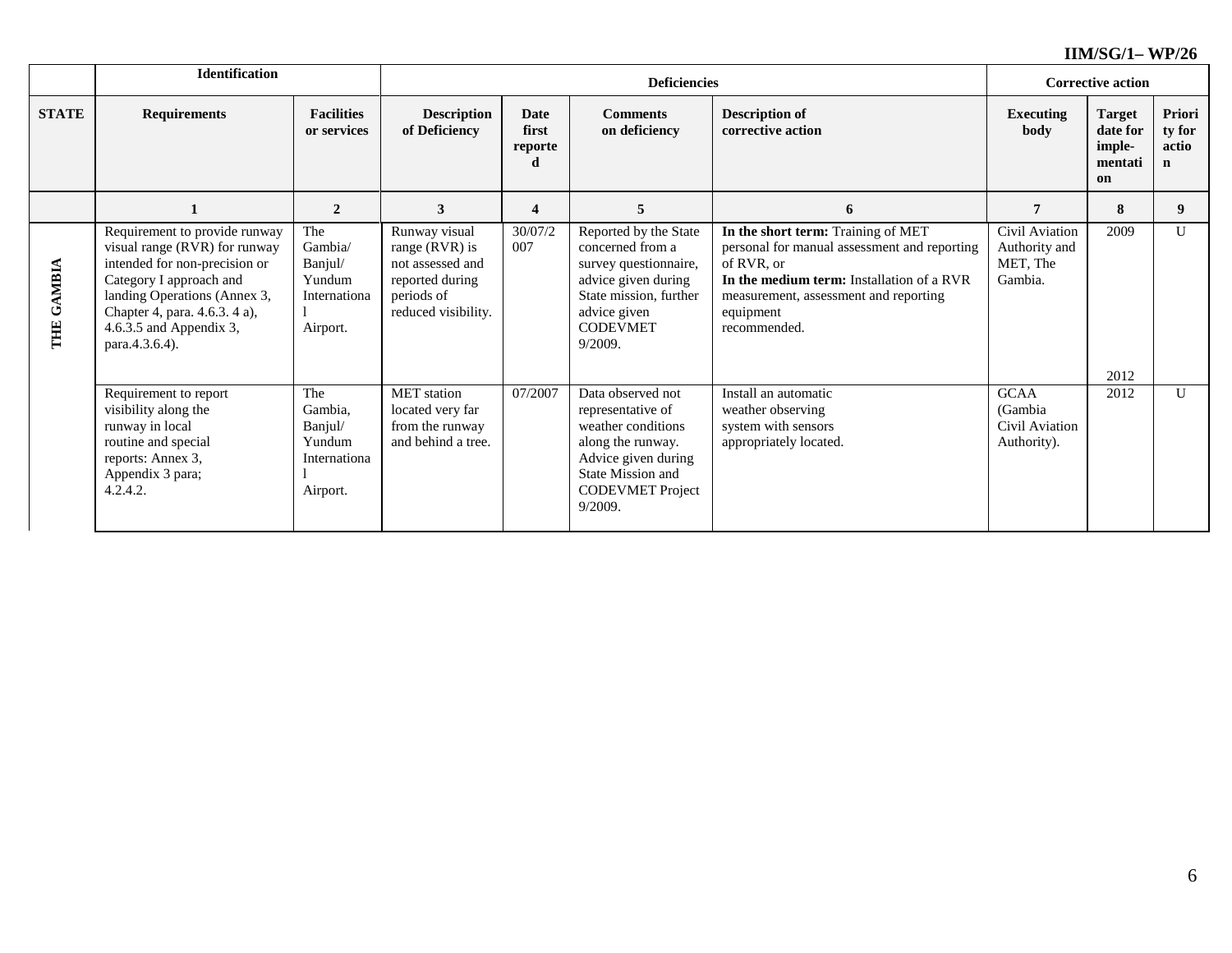|              | <b>Identification</b>                                                                                                                                                                                                                                                                                                 |                                                                 |                                                                                                                                                                                                                                 |                               | <b>Deficiencies</b>                                                                                     |                                                                                                                                                        |                                                                  | <b>Corrective action</b>                             |                                |
|--------------|-----------------------------------------------------------------------------------------------------------------------------------------------------------------------------------------------------------------------------------------------------------------------------------------------------------------------|-----------------------------------------------------------------|---------------------------------------------------------------------------------------------------------------------------------------------------------------------------------------------------------------------------------|-------------------------------|---------------------------------------------------------------------------------------------------------|--------------------------------------------------------------------------------------------------------------------------------------------------------|------------------------------------------------------------------|------------------------------------------------------|--------------------------------|
| <b>STATE</b> | <b>Requirements</b>                                                                                                                                                                                                                                                                                                   | <b>Facilities</b><br>or services                                | <b>Description</b><br>of Deficiency                                                                                                                                                                                             | Date<br>first<br>reporte<br>d | <b>Comments</b><br>on deficiency                                                                        | <b>Description of</b><br>corrective action                                                                                                             | <b>Executing</b><br>body                                         | <b>Target</b><br>date for<br>imple-<br>mentati<br>on | Priori<br>ty for<br>actio<br>n |
|              | 1                                                                                                                                                                                                                                                                                                                     | $\overline{2}$                                                  | 3                                                                                                                                                                                                                               | $\overline{4}$                | 5                                                                                                       | 6                                                                                                                                                      | 7                                                                | 8                                                    | 9                              |
|              | Requirement to issue trend<br>forecasts as contained in AFI<br>FASID Table MET 1 A.                                                                                                                                                                                                                                   | The<br>Gambia,<br>Banjul/<br>Yundum<br>Internationa<br>Airport. | No provision to issue trend<br>forecast.                                                                                                                                                                                        | 16/09/2<br>009                | Deficiency assessed<br>during<br><b>CODEVMENT</b><br>Project, advice given.                             | Writing required<br>procedures to<br>follow for issuance of Trend<br>forecasts.                                                                        | GCAA and<br><b>MET</b><br>The Gambia                             | 12/2009                                              | A                              |
| THE GAMBIA   | Requirement to provide MET<br>Reports to ATS Units Annex 3<br>Chapter 10 para. 10.1.1.                                                                                                                                                                                                                                | The<br>Gambia,<br>Banjul/<br>Yundum<br>Internationa<br>Airport. | Provision of MET reports<br>to ATS Units deficient,<br>messages carried by hand<br>and no wind display at<br>Control Tower.                                                                                                     | 16/09/2<br>009                | Deficiency assessed<br>during CODEVMET<br>Project, advice given.                                        | Repair the internal<br>communication system and the<br>wind measurement system.<br>Medium Term<br>Acquisition of new internal<br>communication system. | GCAA and<br>MET the<br>Gambia<br>GCAA and<br><b>MET</b>          | 12/2009<br>2011                                      | $\mathbf{U}$                   |
|              | Requirement to disseminate<br>SIGMET information in<br>accordance with the provisions in<br>the AFI FASID Table 2B.                                                                                                                                                                                                   | Ghana,<br>Accra<br>Kotoka<br>Internationa<br>l Airport<br>(KIA  | <b>SIGMET</b> information<br>issued by Accra MWO is<br>not disseminated properly<br>and the AMBEX<br>procedures are not well<br>known by the<br>telecommunication staff for<br>the dissemination of<br><b>OPMET</b> information | March<br>2010                 | Advice given during<br>State Mission and a<br>new version of the<br><b>AMBEX Scheme was</b><br>provided | Disseminate SIGMET<br>information in accordance with<br>AMBEX scheme and AFI<br>FASID Table 2B.                                                        | GMet                                                             | 12/2010                                              | $\overline{U}$                 |
| <b>GHANA</b> | Requirement to establish and<br>implement from 15 November<br>2012, a properly organized quality<br>system comprising procedures,<br>processes and resources necessary<br>to provide for the quality<br>management of the<br>meteorological information to be<br>supplied to the users (ICAO<br>Annex 3, para 2.2.3.) | Ghana, Accra<br>Kotoka<br>International<br>Airport (KIA         | The quality management<br>system (QMS) for MET<br>service has not been yet<br>implemented by the<br>National Meteorological<br>Office                                                                                           | 02/2011                       | Advice given during<br>the Mission.                                                                     | Train local trainers in QMS and<br>implement the QMS before<br>November 15, 2012                                                                       | CAA<br>(oversight)<br>National<br><b>MET</b> Service<br>provider | Novem<br>ber<br>2012                                 | U                              |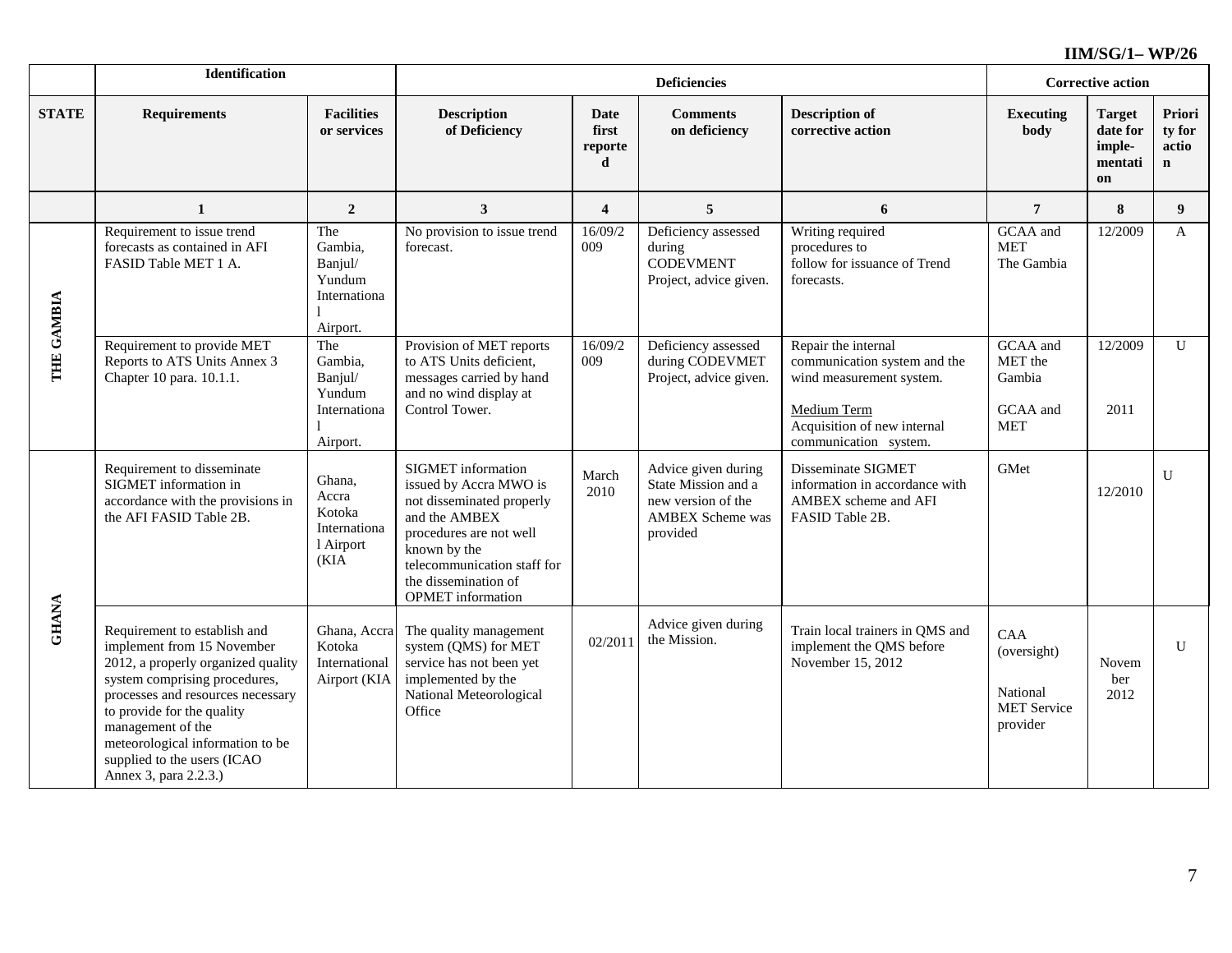|              | <b>Identification</b>                                                                                                                                                                                                                                                                                                                                                                                            |                                                          |                                                                                                                                                                                                                                                                                                                                    |                                      | <b>Deficiencies</b>                                                                                                                                                                      |                                                                                                                                                                                                                                                 |                                           | <b>Corrective action</b>                             |                                |
|--------------|------------------------------------------------------------------------------------------------------------------------------------------------------------------------------------------------------------------------------------------------------------------------------------------------------------------------------------------------------------------------------------------------------------------|----------------------------------------------------------|------------------------------------------------------------------------------------------------------------------------------------------------------------------------------------------------------------------------------------------------------------------------------------------------------------------------------------|--------------------------------------|------------------------------------------------------------------------------------------------------------------------------------------------------------------------------------------|-------------------------------------------------------------------------------------------------------------------------------------------------------------------------------------------------------------------------------------------------|-------------------------------------------|------------------------------------------------------|--------------------------------|
| <b>STATE</b> | <b>Requirements</b>                                                                                                                                                                                                                                                                                                                                                                                              | <b>Facilities</b><br>or services                         | <b>Description</b><br>of Deficiency                                                                                                                                                                                                                                                                                                | <b>Date</b><br>first<br>reporte<br>d | <b>Comments</b><br>on deficiency                                                                                                                                                         | <b>Description of</b><br>corrective action                                                                                                                                                                                                      | <b>Executing</b><br>body                  | <b>Target</b><br>date for<br>imple-<br>mentati<br>on | Priori<br>ty for<br>actio<br>n |
|              | $\mathbf{1}$                                                                                                                                                                                                                                                                                                                                                                                                     | $\overline{2}$                                           | 3                                                                                                                                                                                                                                                                                                                                  | $\overline{\mathbf{4}}$              | 5                                                                                                                                                                                        | 6                                                                                                                                                                                                                                               | $\overline{7}$                            | 8                                                    | $\boldsymbol{9}$               |
| <b>GHANA</b> | Requirement to provide<br>meteorological parameters<br>affecting landing and take-off<br>operations as surface wind,<br>visibility, runway visual range<br>(RVR), height of cloud base, air<br>and dew-point temperatures and<br>atmospheric pressure from an<br>integrated automatic system for<br>acquisition, processing,<br>dissemination and display in real<br>time: ICAO Annex 3, Chap. 4,<br>para. 4.1.5 | Ghana, Accra<br>Kotoka<br>International<br>Airport (KIA) | Surface wind, visibility,<br>runway visual range<br>(RVR), height of cloud<br>base, air and dew-point<br>temperatures and<br>atmospheric pressure are<br>not provided from an<br>integrated automatic system<br>for acquisition, processing,<br>dissemination and display<br>in real time at Accra<br><b>International Airport</b> | March<br>2010                        | Procurement for the<br>purchase of an<br>integrated automatic<br>system underway<br>(Letter N° PPA/CEO/<br>436/10 of 22<br>February 2010 from<br>the Public<br>Procurement<br>Authority) | Install an automatic integrated<br>observing system on AKIA<br>runway (ILS Cat 2) with sensors<br>appropriately sited in accordance<br>with the provision in ICAO<br>Annex 3, Chap 4, para 4.1.5 and<br>4.6.3.1 and Appendix 3 para;<br>4.2.4.2 | GMet (Ghana<br>Meteorologic<br>al Agency) | 12/2010                                              | $\mathbf{U}$                   |
|              | Requirement to provide runway<br>visual range (RVR): Annex 3,<br>Chapter 4, para. 4. 6.3                                                                                                                                                                                                                                                                                                                         | Ghana, Accra<br>Kotoka<br>International<br>Airport (KIA  | Runway visual range<br>(RVR) is not assessed and<br>reported                                                                                                                                                                                                                                                                       | March<br>2010                        | Advice given during<br><b>State Mission</b>                                                                                                                                              | Install a RVR assessment and<br>reporting system                                                                                                                                                                                                | GMet                                      | 12/2010                                              | $\mathbf{U}$                   |
|              | Requirement to issue compliant<br>local routine report (MET<br>REPORT) and local special report<br>(SPECIAL) in accordance with<br>provisions in ICAO Annex 3,<br>Table 3-1                                                                                                                                                                                                                                      | Ghana, Accra<br>Kotoka<br>International<br>Airport (KIA  | MET REPORT and<br>SPECIAL are not<br>compliant with Annex 3,<br>Table 3-1                                                                                                                                                                                                                                                          | March<br>2010                        | Advice given during<br>the mission                                                                                                                                                       | Issue compliant local routine and<br>special reports and display them<br>at the MET Office and at all ATS<br>units                                                                                                                              | <b>GMet</b>                               | 12/2010                                              | $\mathbf{U}$                   |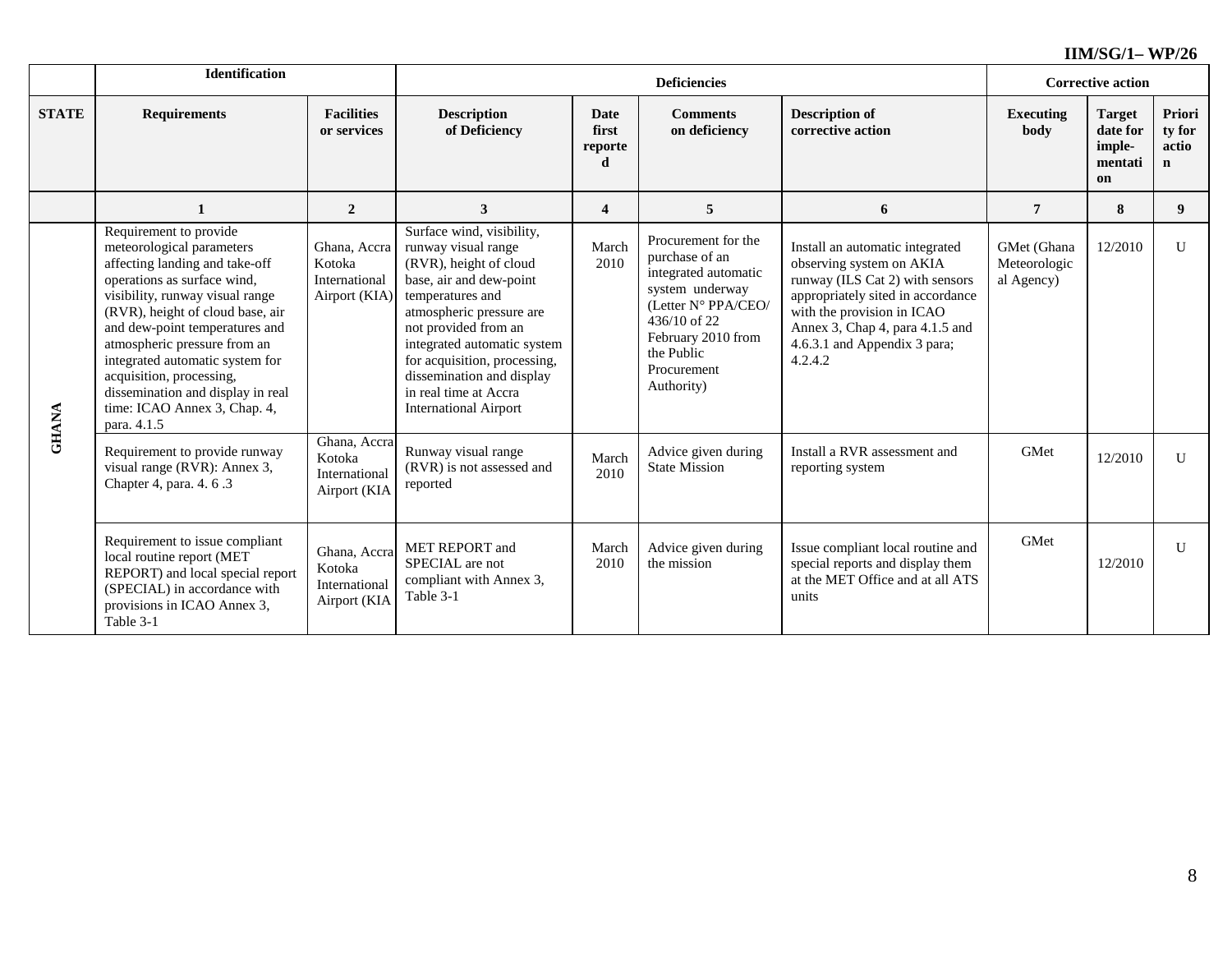|                      | Identification                                                                                                                                                                                                                                                                                                     |                                                                     |                                                                                                                                                                |                         | <b>Deficiencies</b>                                  |                                                                                                                                                      |                                                                  | <b>Corrective action</b>                             |                                          |
|----------------------|--------------------------------------------------------------------------------------------------------------------------------------------------------------------------------------------------------------------------------------------------------------------------------------------------------------------|---------------------------------------------------------------------|----------------------------------------------------------------------------------------------------------------------------------------------------------------|-------------------------|------------------------------------------------------|------------------------------------------------------------------------------------------------------------------------------------------------------|------------------------------------------------------------------|------------------------------------------------------|------------------------------------------|
| <b>STATE</b>         | <b>Requirements</b>                                                                                                                                                                                                                                                                                                | <b>Facilities</b><br>or services                                    | <b>Description</b><br>of Deficiency                                                                                                                            | Date first<br>reported  | <b>Comments</b><br>on deficiency                     | <b>Description of</b><br>corrective action                                                                                                           | <b>Executing</b><br>body                                         | <b>Target</b><br>date for<br>imple-<br>mentati<br>on | Priori<br>ty for<br>actio<br>$\mathbf n$ |
|                      | 1                                                                                                                                                                                                                                                                                                                  | $\overline{2}$                                                      | 3                                                                                                                                                              | $\overline{\mathbf{4}}$ | 5                                                    | 6                                                                                                                                                    | $\boldsymbol{7}$                                                 | 8                                                    | 9                                        |
|                      | Requirement to issue compliant local<br>routine report (MET REPORT) and<br>local special report (SPECIAL) in<br>accordance with provisions in ICAO<br>Annex 3, Table 3-1                                                                                                                                           | Republic of<br>Guinea,<br>Conakry<br>International<br>Airport.      | <b>MET REPORT and</b><br>SPECIAL are not<br>compliant with Annex 3,<br>Table 3-1                                                                               | 09/2009                 | Advice given<br>during<br><b>CODEVMET</b><br>mission | Issue compliant local routine<br>and special reports and display<br>them at the MET Office and at<br>all ATS units                                   | <b>DNM</b>                                                       | <b>Before</b><br>December<br>2010                    | $\overline{U}$                           |
|                      | Requirement to provide meteorological<br>information to aerodrome control<br>tower, approach control unit and flight<br>information centre in accordance with<br>ICAO Annex 3, App. 9, para. 1.1, 1.2<br>and $1.3$                                                                                                 | Republic of<br>Guinea,<br>Conakry<br>International<br>Airport.      | Aerodrome Warning (AD<br>WRNG) and wind shear<br>(WS WRNG) reports are<br>not displayed in the<br>control tower and at the<br>ATS units                        | 09/2009                 | Advice given<br>during<br><b>CODEVMET</b><br>mission | Display warning<br>reports WRNG AD and WS<br>WRNG in the existing system for<br>display of weather information of<br>the control tower of N'djamena. | <b>DNM</b>                                                       | Before<br>Decemb<br>er 2010                          | A                                        |
| <b>GUINEA</b>        | Requirement to issue OPMET<br>information from the following AOP<br>aerodromes Kankan, Labé,<br>N'Nzérékoré in accordance with ICAO<br>Doc 7474 Volume II, FASID AFI, Part<br>III - Table AOP 1.                                                                                                                   | Republic of<br>Guinea,<br>Conakry<br>Internationa<br>l Airport      | <b>OPMET</b> information<br>from AOP aerodromes<br>Kankan, Labé,<br>N'Nzérékoré is not issued<br>24h a day                                                     | 09/2009                 | Advice given<br>during<br><b>CODEVMET</b><br>mission | issue METAR and SPECI from<br>AOP aerodromes Kankan, Labé<br>and N'Nzérékoré                                                                         | DNAC, DNM<br>and ANA                                             | <b>Before</b><br>December<br>2015                    | B                                        |
|                      | Requirement to establish and<br>implement from 15 November 2012, a<br>properly organized quality system<br>comprising procedures, processes and<br>resources necessary to provide for the<br>quality management of the<br>meteorological information to be<br>supplied to the users (ICAO Annex 3,<br>para 2.2.3.) | Republic of<br>Guinea,<br>Conakry<br>Internationa<br>l Airport      | The quality management<br>system (QMS) for MET<br>service has not been yet<br>implemented by the<br>National Meteorological<br>Office                          | 02/2011                 | Advice given<br>during the<br>Mission.               | Train local trainers in OMS and<br>implement the QMS before<br>November 15, 2012                                                                     | CAA<br>(oversight)<br>National<br><b>MET</b> Service<br>provider | Novem<br>ber<br>2012                                 | U                                        |
| <b>GUINEA BISSAU</b> | Requirement to measure and report<br>wind in accordance with provisions<br>contained in Annex, Chapter 4 para<br>4.6.1.12                                                                                                                                                                                          | Guinée<br>Bissau,<br>Osvaldo<br>Vieira<br>Internationa<br>1 Airport | The wind sensors are<br>installed on the top of the<br>control tower and wind<br>information is not<br>representative of the<br>condition along the<br>runway. | 10/2009                 | Advice given<br>during<br><b>CODEVMET</b><br>mission | Install wind sensors at the<br>touch down zone                                                                                                       | <b>ASECNA MET</b><br>Administration                              | 2011                                                 | $\mathbf{U}$                             |
|                      | Implementation of MET facilities and                                                                                                                                                                                                                                                                               | Guinée                                                              | Lack of personnel to                                                                                                                                           | 10/2009                 |                                                      | Provide sufficient number of                                                                                                                         | ASECNA et                                                        | 2011                                                 | A                                        |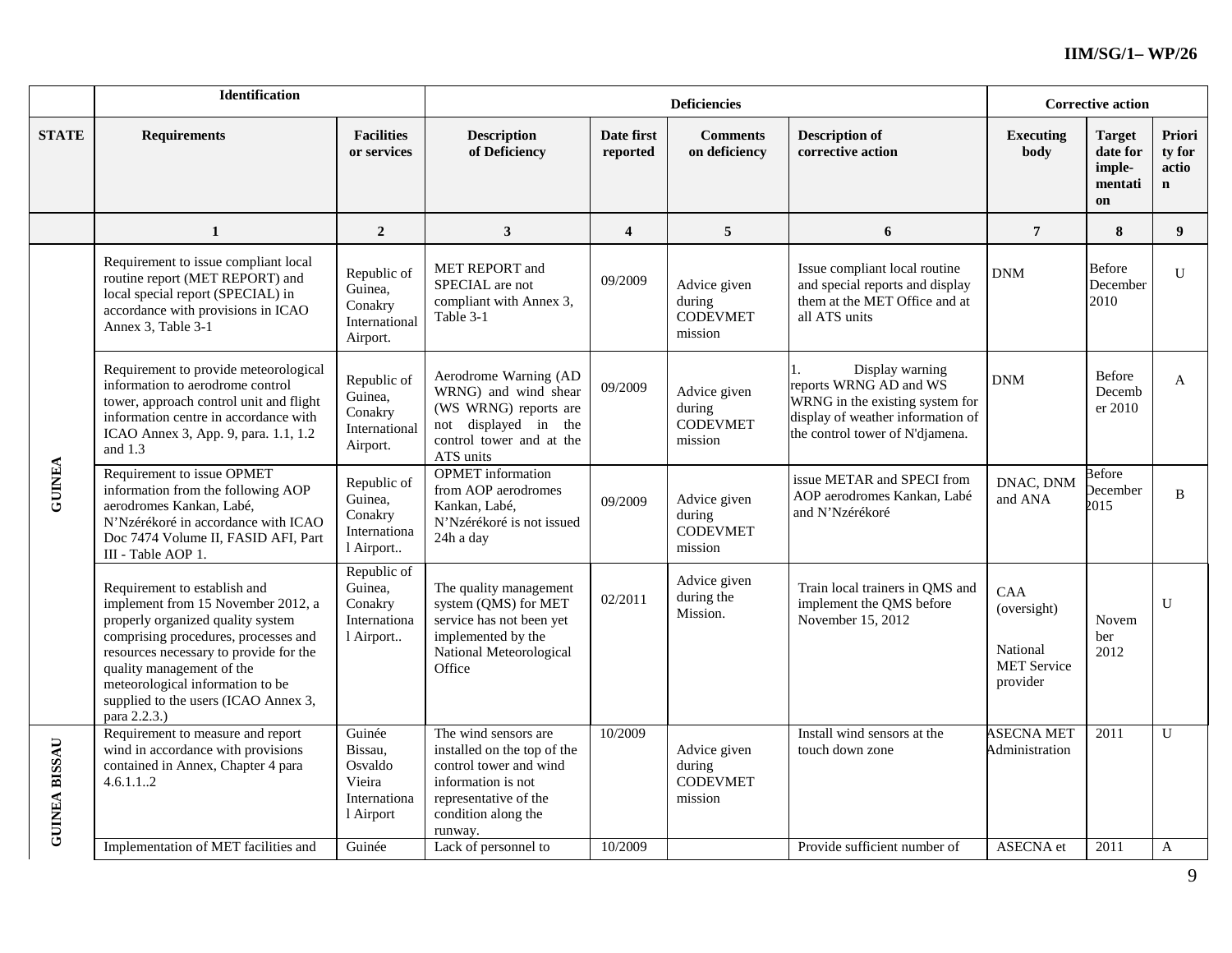|                | <b>Identification</b>                                                                                                                                                                                                                                                                                              |                                                                     |                                                                                                                                                                         |                         | <b>Deficiencies</b>                                  |                                                                                  | <b>Corrective action</b>                                         |                                                               |                                          |
|----------------|--------------------------------------------------------------------------------------------------------------------------------------------------------------------------------------------------------------------------------------------------------------------------------------------------------------------|---------------------------------------------------------------------|-------------------------------------------------------------------------------------------------------------------------------------------------------------------------|-------------------------|------------------------------------------------------|----------------------------------------------------------------------------------|------------------------------------------------------------------|---------------------------------------------------------------|------------------------------------------|
| <b>STATE</b>   | <b>Requirements</b>                                                                                                                                                                                                                                                                                                | <b>Facilities</b><br>or services                                    | <b>Description</b><br>of Deficiency                                                                                                                                     | Date first<br>reported  | <b>Comments</b><br>on deficiency                     | <b>Description of</b><br>corrective action                                       | <b>Executing</b><br>body                                         | <b>Target</b><br>date for<br>imple-<br>mentati<br>on          | Priori<br>ty for<br>actio<br>$\mathbf n$ |
|                | 1                                                                                                                                                                                                                                                                                                                  | $\boldsymbol{2}$                                                    | 3                                                                                                                                                                       | $\overline{\mathbf{4}}$ | 5                                                    | 6                                                                                | $\overline{7}$                                                   | 8                                                             | 9                                        |
|                | services AFI/7 Rec. 14/10                                                                                                                                                                                                                                                                                          | Bissau,<br>Osvaldo<br>Vieira<br>Internationa<br>1 Airport           | ensure MET services to<br>aviation properly                                                                                                                             |                         | Advice given<br>during<br><b>CODEVMET</b><br>mission | MET personnel                                                                    | <b>MET</b>                                                       |                                                               |                                          |
|                | Requirement to issue aerodrome<br>forecasts (TAF) at Osvaldo Vieira<br>International Airport: Annex 3 Chap. 9,<br>para 9.13a)                                                                                                                                                                                      | Guinée<br>Bissau,<br>Osvaldo<br>Vieira<br>Internationa<br>l Airport | TAF of Bissau issued by<br>Dakar aerodrome<br>meteorological Office in<br>accordance with a<br>bilateral agreement<br>resulting in a lack of<br>qualified MET personnel | 1995 et<br>10/2009      | Advice given<br>during<br><b>CODEVMET</b><br>mission | Provide sufficient number of<br>MET personnel                                    | ASECNA,<br>ACC, ENAG<br>and MET                                  | 2012                                                          | $\mathbf{A}$                             |
|                | Requirement to issue aerodrome<br>forecasts (TAF) at Osvaldo Vieira<br>International Airport: Annex 3 Chap. 9,<br>para 9.13a)                                                                                                                                                                                      | Guinée<br>Bissau,<br>Osvaldo<br>Vieira<br>Internationa<br>1 Airport | TAF of Bissau issued by<br>Dakar aerodrome<br>meteorological Office in<br>accordance with a<br>bilateral agreement<br>resulting in a lack of<br>qualified MET personnel | 1995 et<br>10/2009      | Advice given<br>during<br><b>CODEVMET</b><br>mission | Provide sufficient number of<br>MET personnel                                    | ASECNA,<br>ACC, ENAG<br>and MET                                  | 2012                                                          | $\mathbf{A}$                             |
|                | Implementation of MET facilities and<br>services AFI/7 Rec. 14/10                                                                                                                                                                                                                                                  | Lesotho/Ma<br>seru/Mosho<br>eshoe                                   | Anemometer on RWY 04<br>has been unserviceable<br>for many months                                                                                                       | 2003                    | Advice given<br>through mission                      | Install a new sensor with<br>displays at appropriate ATC<br>and MET positions    | Lesotho                                                          | As soon<br>as<br>possible<br>but not<br>later<br>than<br>2007 | A                                        |
| <b>LESOTHO</b> | Requirement to establish and<br>implement from 15 November 2012, a<br>properly organized quality system<br>comprising procedures, processes and<br>resources necessary to provide for the<br>quality management of the<br>meteorological information to be<br>supplied to the users (ICAO Annex 3,<br>para 2.2.3.) | Lesotho/Ma<br>seru/Mosho<br>eshoe                                   | The quality management<br>system (QMS) for MET<br>service has not been yet<br>implemented by the<br>National Meteorological<br>Office                                   | 02/2011                 | Advice given<br>during the<br>Mission.               | Train local trainers in QMS and<br>implement the QMS before<br>November 15, 2012 | CAA<br>(oversight)<br>National<br><b>MET</b> Service<br>provider | Novem<br>ber<br>2012                                          | $\mathbf{U}$                             |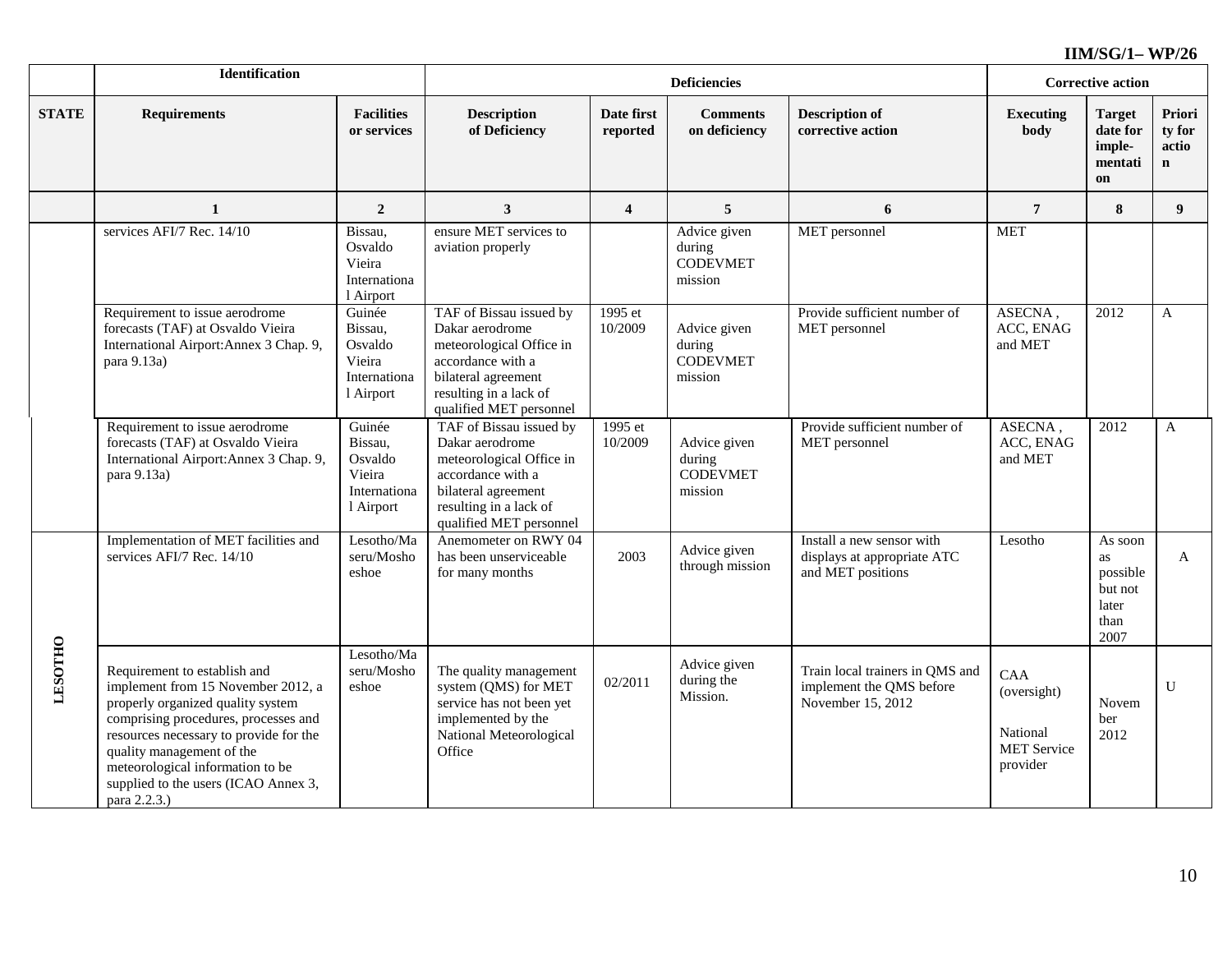|                | Identification                                                                                                                                                                                                                                                                                                            |                                                        |                                                                                                                                                                                         |                         | <b>Deficiencies</b>                                                                                                               |                                                                                                                                                                                                       | <b>Corrective action</b>                         |                                                                           |                                          |
|----------------|---------------------------------------------------------------------------------------------------------------------------------------------------------------------------------------------------------------------------------------------------------------------------------------------------------------------------|--------------------------------------------------------|-----------------------------------------------------------------------------------------------------------------------------------------------------------------------------------------|-------------------------|-----------------------------------------------------------------------------------------------------------------------------------|-------------------------------------------------------------------------------------------------------------------------------------------------------------------------------------------------------|--------------------------------------------------|---------------------------------------------------------------------------|------------------------------------------|
| <b>STATE</b>   | <b>Requirements</b>                                                                                                                                                                                                                                                                                                       | <b>Facilities</b><br>or services                       | <b>Description</b><br>of Deficiency                                                                                                                                                     | Date first<br>reported  | <b>Comments</b><br>on deficiency                                                                                                  | <b>Description of</b><br>corrective action                                                                                                                                                            | <b>Executing</b><br>body                         | <b>Target</b><br>date for<br>imple-<br>mentati<br>on                      | Priori<br>ty for<br>actio<br>$\mathbf n$ |
|                | $\mathbf{1}$                                                                                                                                                                                                                                                                                                              | $\boldsymbol{2}$                                       | $\mathbf{3}$                                                                                                                                                                            | $\overline{\mathbf{4}}$ | $\sqrt{5}$                                                                                                                        | 6                                                                                                                                                                                                     | $\overline{7}$                                   | $\bf{8}$                                                                  | 9                                        |
| <b>LIBERIA</b> | Requirement to re-establish the<br>Meteorological Watch Office (MWO)<br>of Robertsfield in accordance with<br>Annex 3, Chap. 3, para. 3.4.1 and<br>ICAO Doc 7474, Volume II, AFI<br>FASID Table MET 1B.                                                                                                                   | Liberia/<br>Robertsfield<br>Internationa<br>l Airport. | The meteorological watch<br>office (MWO) has not<br>been re-established and the<br>Liberian Administration<br>has not arranged for<br>another contracting State<br>to provide SIGMET.   | 10/2009                 | Advice given<br>during the<br>mission and a<br>draft Agreement<br>provided for the<br>issuance of<br>SIGMET by an<br>adjacent MWO | Reach an agreement with the<br>nearest MWO for the provision<br>of meteorological watch<br>services including SIGMET for<br>an interim period of time. Re-<br>establish the MWO in the<br>medium term | LCAA and<br><b>MET</b><br>Authority              | -Short<br>term:<br>End<br>Novem<br>ber<br>2009<br>Medium<br>term:<br>2012 | U                                        |
|                | Requirement to provide runway visual                                                                                                                                                                                                                                                                                      | Liberia/                                               | Runway visual range                                                                                                                                                                     |                         |                                                                                                                                   | In the short term:                                                                                                                                                                                    |                                                  |                                                                           |                                          |
| <b>LIBERIA</b> | range (RVR) assessments at the<br>touchdown zone and the mid-point of<br>the runway of Robertsfield International<br>Airport intended for Category II<br>instrument approach and landing<br>operations in accordance with Annex 3,<br>Chap. 4, para. 4.6.3.4 b)                                                           | Robertsfield<br>International<br>Airport.              | (RVR) is not assessed<br>and reported during<br>periods of reduced<br>visibility.                                                                                                       | 10/2009                 | Advice given<br>during the<br>mission.                                                                                            | Training of MET<br>personal for manual assessment<br>and reporting of RVR, and<br>In the medium term:<br>Installation of a RVR<br>measurement, assessment and<br>reporting equipment<br>recommended.  | LCAA,<br>Meteorologic<br>al Authority<br>and RIA | -Short<br>term:<br>Novem<br>ber<br>2009<br>Medium<br>term:<br>2012        | U                                        |
|                | Requirement to provide appropriate<br>sensors of the automated equipment for<br>measuring, assessing, monitoring and<br>remote indicating visibility, runway<br>visual range (RVR) and height of cloud<br>base at the required in accordance with<br>Annex 3, Chap 4, para. 4.1.5 and 4.6.3.1<br>and App. 3 para; 4.2.4.2 | Liberia/<br>Robertsfield<br>International<br>Airport.  | Except the wind sensor,<br>the other required sensors<br>of the automatic weather<br>observing system, are not<br>installed to support<br>approach, landing and<br>take-off operations. | 10/2009                 | Advice given<br>during the<br>mission.                                                                                            | Install the required sensors of the<br>automatic weather observing<br>system at appropriate location                                                                                                  | LCAA,<br>Meteorologic<br>al Authority<br>and RIA | End of<br>April<br>2010                                                   | U                                        |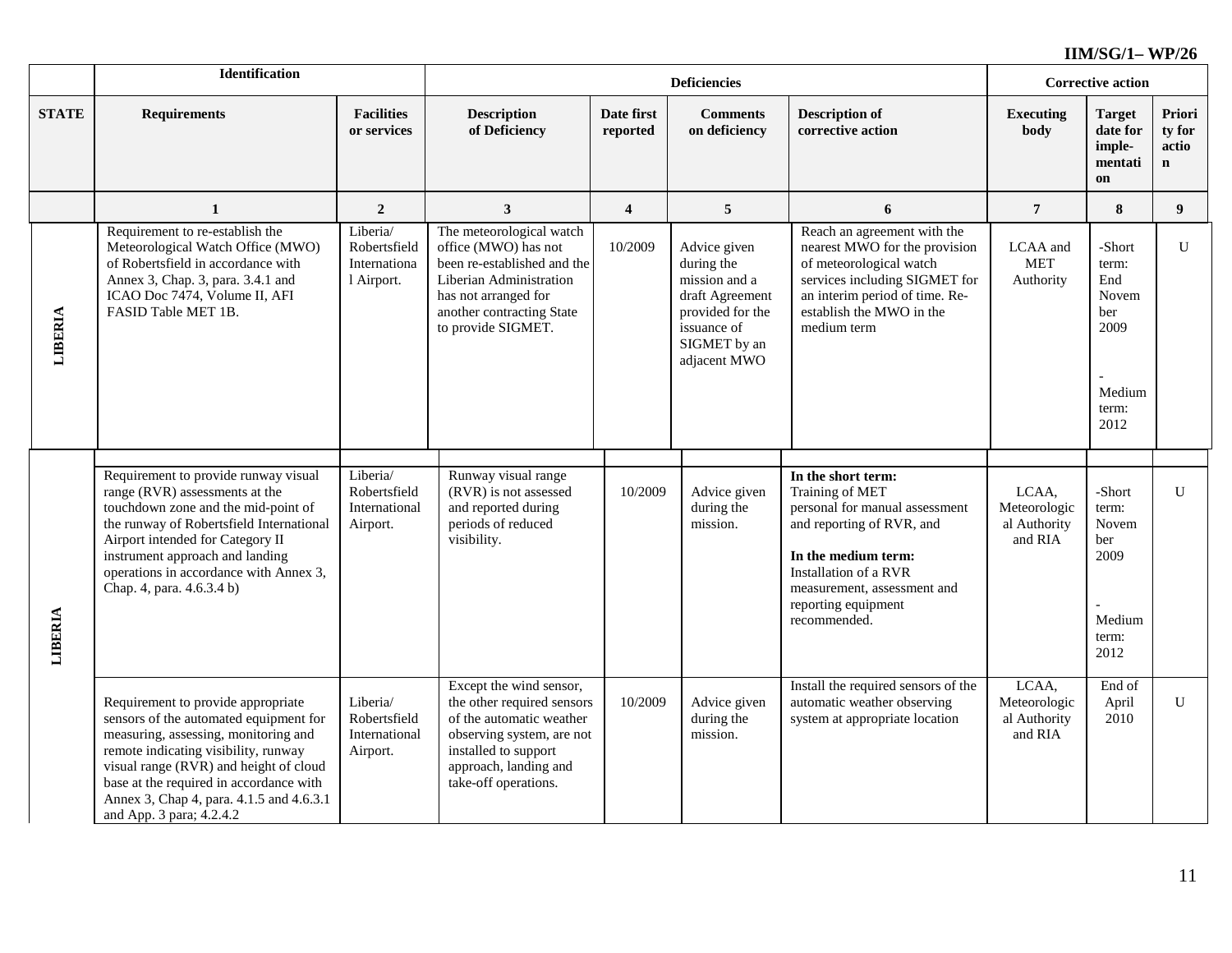|              | <b>Identification</b>                                                                                                                                                                                                                                                         |                                                       |                                                                                                                                                                                                    |                         | <b>Corrective action</b>                                                                         |                                                                                                                                                                                                                                                                                                                                                                                                                                                 |                                         |                                                      |                                           |
|--------------|-------------------------------------------------------------------------------------------------------------------------------------------------------------------------------------------------------------------------------------------------------------------------------|-------------------------------------------------------|----------------------------------------------------------------------------------------------------------------------------------------------------------------------------------------------------|-------------------------|--------------------------------------------------------------------------------------------------|-------------------------------------------------------------------------------------------------------------------------------------------------------------------------------------------------------------------------------------------------------------------------------------------------------------------------------------------------------------------------------------------------------------------------------------------------|-----------------------------------------|------------------------------------------------------|-------------------------------------------|
| <b>STATE</b> | <b>Requirements</b>                                                                                                                                                                                                                                                           | <b>Facilities</b><br>or services                      | <b>Description</b><br>of Deficiency                                                                                                                                                                | Date first<br>reported  | <b>Comments</b><br>on deficiency                                                                 | <b>Description of</b><br>corrective action                                                                                                                                                                                                                                                                                                                                                                                                      | Executing<br>body                       | <b>Target</b><br>date for<br>imple-<br>mentati<br>on | Priori<br>ty for<br>actio<br>$\mathbf{n}$ |
|              | 1                                                                                                                                                                                                                                                                             | $\overline{2}$                                        | $\mathbf{3}$                                                                                                                                                                                       | $\overline{\mathbf{4}}$ | $5\phantom{.0}$                                                                                  | 6                                                                                                                                                                                                                                                                                                                                                                                                                                               | $\overline{7}$                          | $\bf8$                                               | 9 <sup>1</sup>                            |
| LIBERIA      | Requirement to provide briefing,<br>consultation and flight documentation<br>to flight crew members and/or other<br>flight operations personnel in<br>accordance with Annex 3, Chap. 3,<br>para. 3.3.2 d) and Chap. 9, para. 9.3                                              | Liberia/<br>Robertsfield<br>International<br>Airport. | Briefing, consultation and<br>flight documentation are<br>not provided to flight<br>crew members and/or<br>other flight operations<br>personnel.                                                   | 10/2009                 | A draft<br>statement on<br>the re-<br>establishment<br>of the AMO<br>and the MWO<br>established. | Provide briefing, consultation<br>and flight documentation to<br>flight crew members and other<br>flight operations personnel, and<br>equip the AMO and the future<br>MWO with a high speed Internet<br>access and required MET<br>systems listed in Annex 3 Chap.<br>9 para. 9.1.3 h) and i). The<br>AMO/MWO should be installed<br>in a suitable room having a direct<br>access to the AIS Office itself<br>having direct access to the apron | LCAA, MET<br>Authority, RIA<br>and RFIR | End of<br>April<br>2011                              | $\mathbf{A}$                              |
|              | Requirement to collect, processed and<br>disseminated aircraft observations and<br>reports (AIREP) in accordance with<br>Annex 3, para. 5.1, 5.2, 5.3, 5.4, 5.5,<br>5.6, 5.7, 5.8 and 5.9                                                                                     | Liberia/<br>Robertsfield<br>International<br>Airport. | Aircraft observations and<br>reports (AIREP) are not<br>collected, processed and<br>disseminated at Roberts<br>MWO.                                                                                | 10/2009                 | Advice given<br>during the<br>Mission.                                                           | Develop and implement a service<br>agreement for air traffic services,<br>aeronautic information services<br>and aeronautical MET services at<br>Robertsfield International Airport<br>in accordance with ICAO DOC<br>9377; Initiate regular meetings<br>between the MET authorities,<br>ATS units and appropriate local<br>airlines.                                                                                                           | LCAA, RFIR,<br><b>RIA</b>               | Februar<br>y 2010                                    | $\mathbf{A}$                              |
| LIBERIA      | Requirement to provide reliable data<br>source for the preparation of aviation<br>weather forecasts in accordance with<br>Annex 3, Chap. 9, para. 9.1.3 c), e), g),<br>$h)$ and i).                                                                                           | Liberia/<br>Robertsfield<br>International<br>Airport. | Reliable data sources are<br>not available for the<br>preparation of aviation<br>weather forecasts such as<br>SIGMET, aerodrome<br>warnings, Trend forecast,<br>TAFs, flight<br>documentation, etc | 10/2009                 | Advice given<br>during the<br>Mission.                                                           | Supply the meteorological<br>information to operators and<br>flight crew members in<br>accordance with the provisions<br>contained in ICAO Annex 3,<br>Chap. 9, para. 9.1.3 c), e), g), h)<br>and i).                                                                                                                                                                                                                                           | LCAA, MET<br>Authority and<br>RIA       | 2010                                                 | B                                         |
|              | Requirement to use forecasts issued by<br>the WAFCs in the preparation of flight<br>documentation, whenever these<br>forecasts cover the intended flight path<br>in respect of time, altitude and<br>geographical extent,  in accordance<br>with Annex 3, App. 2, para. 2.1.1 | Liberia/<br>Robertsfield<br>International<br>Airport. | The Roberts AMO does<br>not receive any WAFS<br>products for the provision<br>of flight documentation.                                                                                             | 10/2009                 | Advice given<br>during the<br>Mission.                                                           | Short Term:<br>Use SADIS FTP service. Access<br>procedures are described on the<br>following Website:<br>http://www.icao.<br>int/anb/sadisopsg/SADIS%20FTP<br>%20Service%20V4.0.pdf                                                                                                                                                                                                                                                             | <b>MET</b><br>Authority and<br>RIA      | 11//200<br>9                                         | B                                         |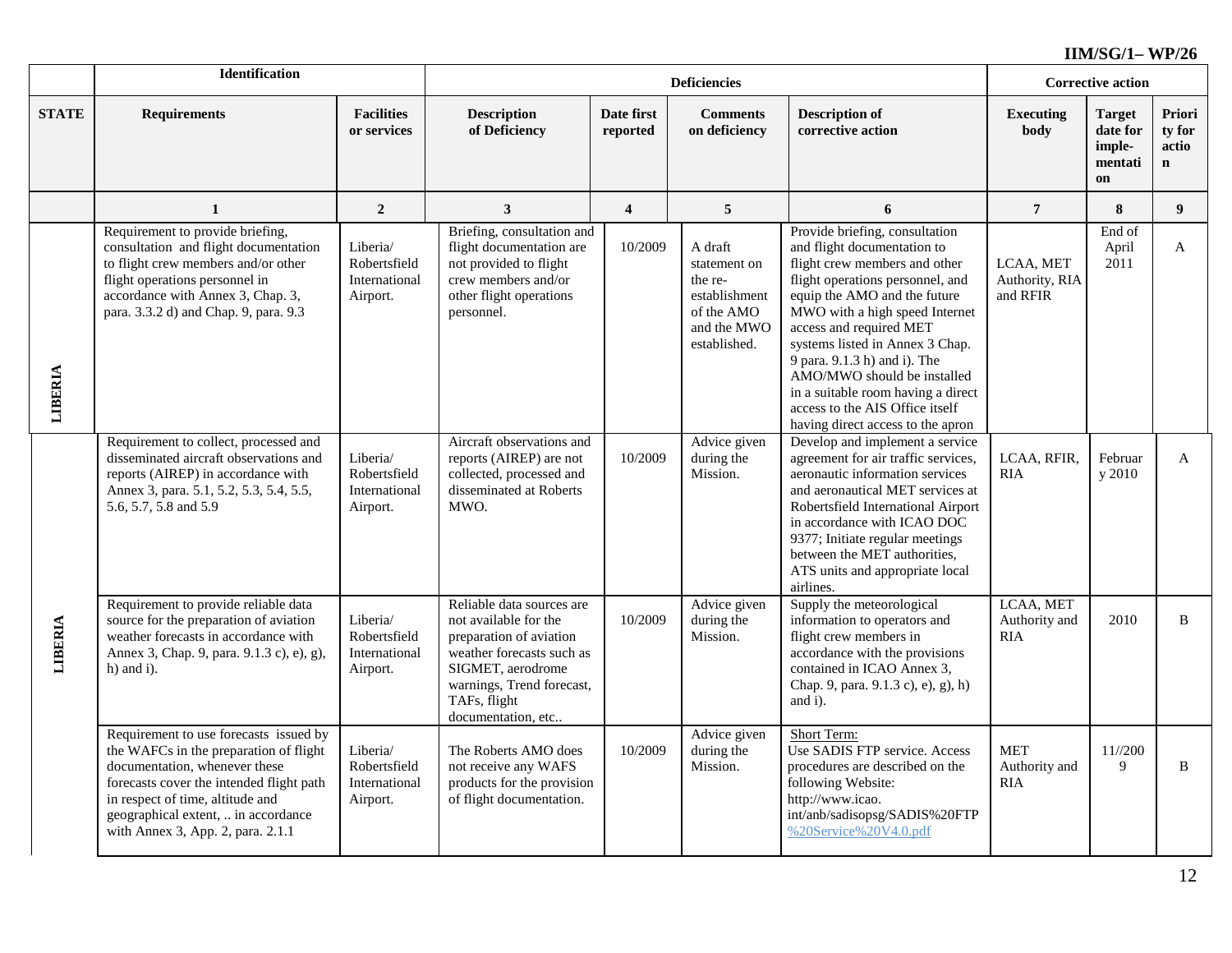|              | Identification                                                                                                                                                                                                                                             |                                                                                                               | <b>Deficiencies</b>                                                                                                                                     |                         |                                        |                                                                                                                                                                                                                                                                                              |                                                                  | <b>Corrective action</b>                             |                                          |  |
|--------------|------------------------------------------------------------------------------------------------------------------------------------------------------------------------------------------------------------------------------------------------------------|---------------------------------------------------------------------------------------------------------------|---------------------------------------------------------------------------------------------------------------------------------------------------------|-------------------------|----------------------------------------|----------------------------------------------------------------------------------------------------------------------------------------------------------------------------------------------------------------------------------------------------------------------------------------------|------------------------------------------------------------------|------------------------------------------------------|------------------------------------------|--|
| <b>STATE</b> | <b>Requirements</b>                                                                                                                                                                                                                                        | <b>Facilities</b><br>or services                                                                              | <b>Description</b><br>of Deficiency                                                                                                                     | Date first<br>reported  | <b>Comments</b><br>on deficiency       | <b>Description of</b><br>corrective action                                                                                                                                                                                                                                                   | <b>Executing</b><br>body                                         | <b>Target</b><br>date for<br>imple-<br>mentati<br>on | Priori<br>ty for<br>actio<br>$\mathbf n$ |  |
|              | $\mathbf{1}$                                                                                                                                                                                                                                               | $\overline{2}$                                                                                                | $\overline{\mathbf{3}}$                                                                                                                                 | $\overline{\mathbf{4}}$ | $\overline{5}$                         | 6                                                                                                                                                                                                                                                                                            | $\overline{7}$                                                   | 8                                                    | 9 <sup>°</sup>                           |  |
|              | Requirement to establish and<br>implement from 15 November 2012, a<br>properly organized quality system<br>comprising procedures, processes and<br>resources necessary to provide for the<br>quality management of the<br>meteorological information to be | Liberia/<br>Robertsfield<br>International<br>Airport                                                          | The quality management<br>system (QMS) for MET<br>service has not been yet<br>implemented by the<br>National Meteorological<br>Office                   | 02/2011                 | Advice given<br>during the<br>Mission. | Medium Term:<br>Provide AMO/MWO with<br>SADIS 2G VSAT equipment and<br>compliant SADIS workstation<br>software in accordance with<br>SADISOPSG/9 conclusion 9/15<br>and SADISOPSG/10 conclusion<br>10/4.<br>Train local trainers in QMS and<br>implement the QMS before<br>November 15, 2012 | CAA<br>(oversight)<br>National<br><b>MET Service</b><br>provider | 2012<br>Novem<br>ber<br>2012                         | $\mathbf{U}$                             |  |
|              | supplied to the users (ICAO Annex 3,<br>para 2.2.3.)                                                                                                                                                                                                       |                                                                                                               |                                                                                                                                                         |                         |                                        |                                                                                                                                                                                                                                                                                              |                                                                  |                                                      |                                          |  |
| MAURITANIA   | Requirement to implement MET<br>service for air navigation in three<br>aerodromes listed in AFI Plan (AFI<br>FASID MET Table 1A).                                                                                                                          | Islamic<br>Republic of<br>Mauritania,<br>Nouakchott,<br>Nouadhibou,<br>Atar, Nema<br>and Zoueratt<br>Airports | FASID MET Table 1A<br>of the AFI Air<br>Navigation Plan, is not<br>implemented in three<br>aerodromes listed in the<br>plan: Atar, Nema and<br>Zoueratt | 02/2011                 | Advice given<br>during the<br>Mission. | Develop human and material<br>resources necessary for the<br>issuance and dissemination of<br>OPMET from three aerodromes<br>(Atar, Nema and Zoueratt).                                                                                                                                      | ANAC/<br>ONM/                                                    | August<br>2012                                       | B                                        |  |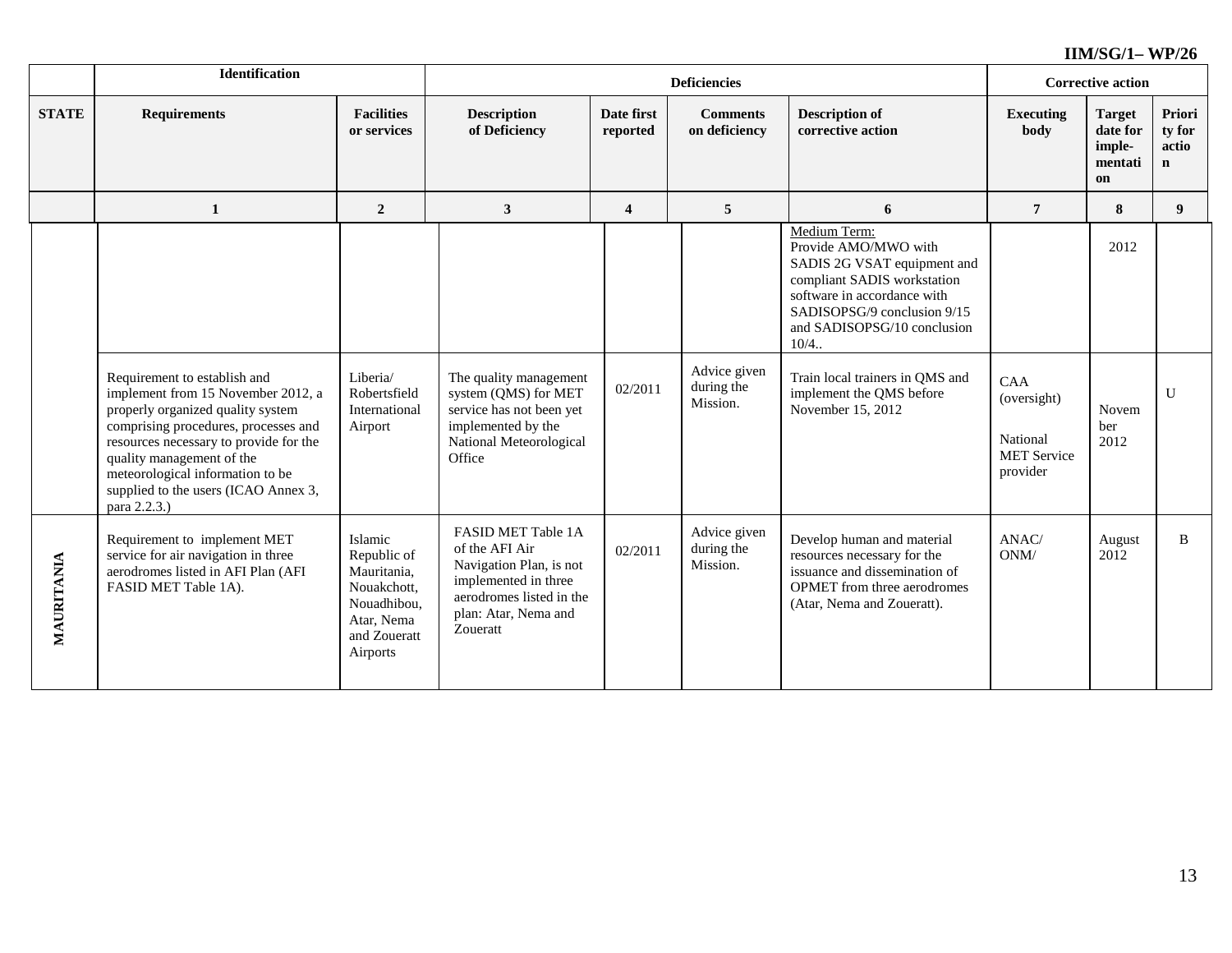|                                   | <b>Identification</b>                                                                                                                                                                                                                                                                                                                                                                                                                                                  |                                                                                      |                                                                                                                                                                                               | <b>Corrective action</b>             |                                                                     |                                                                                                                                                |                                                     |                                                  |                                           |
|-----------------------------------|------------------------------------------------------------------------------------------------------------------------------------------------------------------------------------------------------------------------------------------------------------------------------------------------------------------------------------------------------------------------------------------------------------------------------------------------------------------------|--------------------------------------------------------------------------------------|-----------------------------------------------------------------------------------------------------------------------------------------------------------------------------------------------|--------------------------------------|---------------------------------------------------------------------|------------------------------------------------------------------------------------------------------------------------------------------------|-----------------------------------------------------|--------------------------------------------------|-------------------------------------------|
| $\boldsymbol{\mathrm{STA}}$<br>TE | <b>Requirements</b>                                                                                                                                                                                                                                                                                                                                                                                                                                                    | <b>Facilities or</b><br>services                                                     | <b>Description</b><br>of Deficiency                                                                                                                                                           | <b>Date</b><br>first<br>reporte<br>d | <b>Comments</b><br>on deficiency                                    | <b>Description of</b><br>corrective action                                                                                                     | <b>Executing</b><br>body                            | <b>Target</b><br>date for<br>imple-<br>mentation | Priori<br>ty for<br>actio<br>$\mathbf{n}$ |
|                                   | 1                                                                                                                                                                                                                                                                                                                                                                                                                                                                      | $\overline{2}$                                                                       | $\mathbf{3}$                                                                                                                                                                                  | $\overline{\mathbf{4}}$              | 5                                                                   | 6                                                                                                                                              | $\overline{7}$                                      | 8                                                | 9 <sup>°</sup>                            |
| NIGERIA                           | Requirement to measure and report RVR<br>for runway intended for category II<br>instrument approach and landing<br>operations - Annex 3 Chapter 4 - Para.<br>4.6.3.4, 4.6.3.5 - appendix $3$ - Para<br>4.3.6.4.                                                                                                                                                                                                                                                        | Nigeria /<br>Kano MA                                                                 | RVR not measured<br>and reported for<br>runway intended for<br>category II instrument<br>approach and landing<br>operations                                                                   | 25/09/0<br>$\mathbf{Q}$              | Advice<br>given by<br><b>CODEVME</b><br>$T$ – Phase I<br>mission    | Short term: Manuel measurement and<br>reporting as immediate solution Medium<br>term: install automatic observing system<br>which is available | <b>NIMET</b><br>and<br><b>NAMA</b>                  | 2010                                             | U                                         |
|                                   | Requirement to assess and report wind<br>shear in accordance with Annex 3 chapter<br>7 para. 7.4.1 and relevant provisions<br>contained in low level wind shear Manuel<br>9817                                                                                                                                                                                                                                                                                         | Nigeria /<br>Kano M.A.                                                               | Kano Airport affected<br>by WS, no system of<br>detection except for<br>information received<br>from pilots                                                                                   | 25/09/0<br>9                         | Advice<br>given by<br><b>CODEVME</b><br>T Phase I<br>mission        | NIMET, NAMA and NCAA to study<br>possibility of installing WS detection system                                                                 | <b>NIMET</b><br><b>NAMA</b><br>and<br><b>NCAA</b>   | 2011                                             | $\overline{U}$                            |
|                                   | Requirement to use WAFS products for<br>flight documentation as in provisions<br>contained in Annex 3 Chapter 9 para<br>9.4.3 and 9.1.6                                                                                                                                                                                                                                                                                                                                | Nigeria/ Kano<br>AM                                                                  | Use of other non<br>WAFS products for<br>coverage of flights<br>departing Kano                                                                                                                | 25/09/20<br>09                       | Advice<br>given<br>during<br><b>CODEVME</b><br>T Phase I<br>mission | NIMET and NAMA to provide a SADIS<br>station to Kano MET centre                                                                                | <b>NIMET</b><br>and<br><b>NAMA</b>                  | 2012                                             | A                                         |
| DEMOCRATIC REPUBLIC OF CONGO      | Requirement to arrange that selected<br>volcano observatory of Goma, observes:<br>a) significant pre-eruption volcanic<br>activity, or a cessation thereof;<br>b) a volcanic eruption, or a cessation<br>thereof; and/or<br>c) volcanic ash in the atmosphere and<br>send this information as quickly as<br>practicable to its associated ACC, MWO<br>and VAAC: ICAO Annex 3, para. 3.6                                                                                | Democratic<br>Republic of<br>Congo (DRC),<br>Volcano<br>Observatory of<br>Goma.      | Volcanic activity<br>information are not<br>provided to air<br>navigation units<br>because of the lack of<br>communication<br>means between the<br>observatory and<br>MWO, ACC and FIC        | 09/2009                              | Advice<br>given<br>during Sate<br>Mission                           | Improve communication means between Goma<br>and Djili                                                                                          | Goma<br>Observato<br>ry/<br><b>METELS</b><br>AT/RVA | Before<br>December<br>2011                       | $\mathbf{U}$                              |
|                                   | Requirement to provide automated<br>equipment for measuring or assessing, as<br>appropriate, and for monitoring and<br>remote indicating of surface wind,<br>visibility, runway visual range, height of<br>cloud base, air and dew-point<br>temperatures and atmospheric pressure at<br>Djili aerodrome with a runway intended<br>for Category II instrument approach and<br>landing operations in accordance with<br>ICAO Annex 3, Chap 4, para. 4.1.5 and<br>4.6.3.1 | Democratic<br>Republic of<br>Congo<br>(DRC),<br>N'Djili<br>International<br>Airport. | Except the wind<br>sensor, the other<br>required sensors of<br>the automatic weather<br>observing system, are<br>not installed to<br>support approach,<br>landing and take-off<br>operations. | 09/2009                              | Advice<br>given<br>during Sate<br>Mission                           | Install an automatic weather observing system<br>with sensors appropriately located. Install a<br>MET message distribution system              | <b>METELS</b><br>AT/RVA                             | <b>Before</b><br>december<br>2010                | U                                         |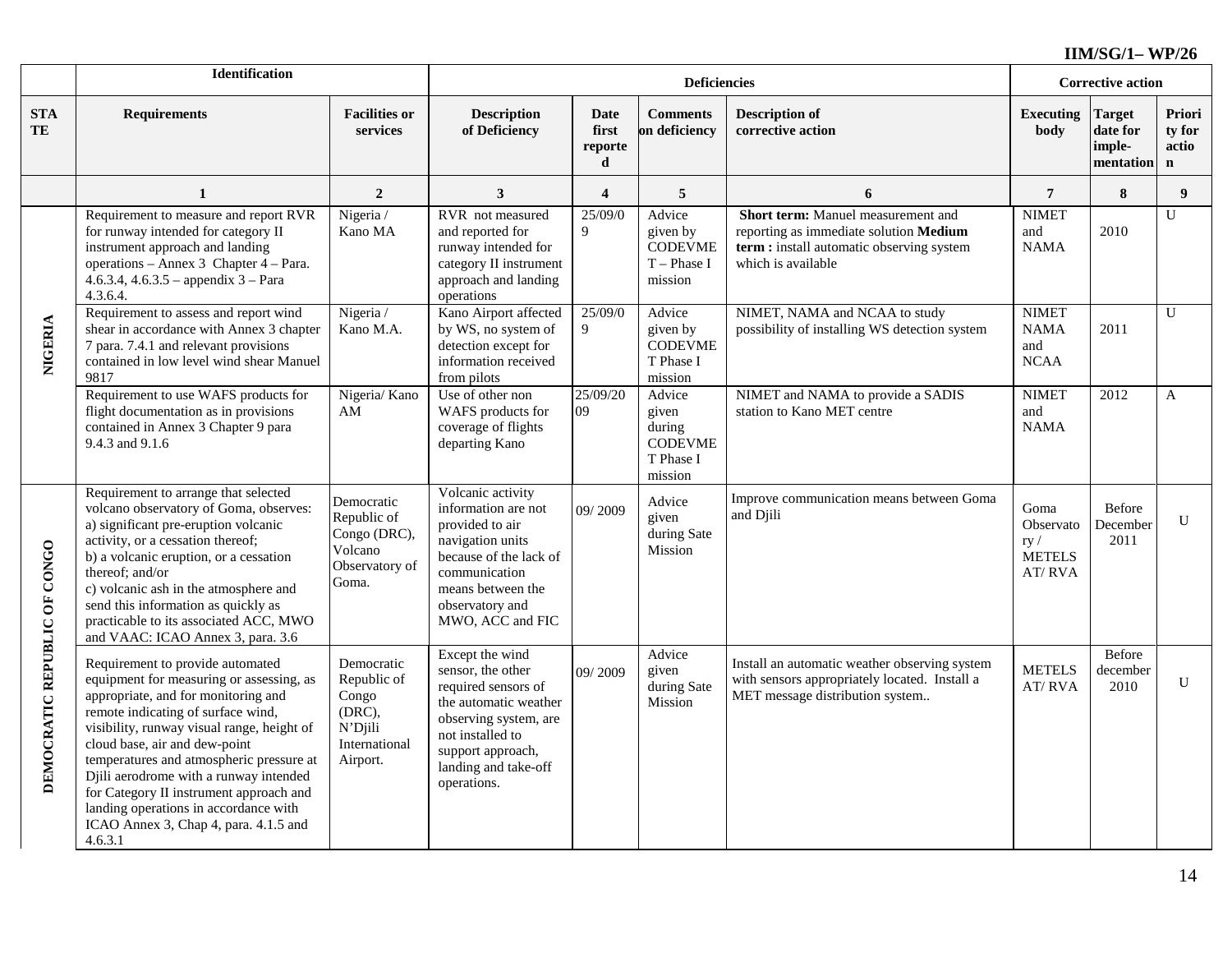|                                         | Identification                                                                                                                                                                                                                                                                                                  |                                                                                         | <b>Deficiencies</b>                                                                                                                         |                               |                                           |                                                                                                                                                                                                                                                                                                                                                                                                                                                                                        |                                                                     | <b>Corrective action</b>                         |                                          |  |
|-----------------------------------------|-----------------------------------------------------------------------------------------------------------------------------------------------------------------------------------------------------------------------------------------------------------------------------------------------------------------|-----------------------------------------------------------------------------------------|---------------------------------------------------------------------------------------------------------------------------------------------|-------------------------------|-------------------------------------------|----------------------------------------------------------------------------------------------------------------------------------------------------------------------------------------------------------------------------------------------------------------------------------------------------------------------------------------------------------------------------------------------------------------------------------------------------------------------------------------|---------------------------------------------------------------------|--------------------------------------------------|------------------------------------------|--|
| <b>STA</b><br>TE                        | <b>Requirements</b>                                                                                                                                                                                                                                                                                             | <b>Facilities or</b><br>services                                                        | <b>Description</b><br>of Deficiency                                                                                                         | Date<br>first<br>reporte<br>d | <b>Comments</b><br>on deficiency          | <b>Description of</b><br>corrective action                                                                                                                                                                                                                                                                                                                                                                                                                                             | <b>Executing</b><br>body                                            | <b>Target</b><br>date for<br>imple-<br>mentation | Priori<br>ty for<br>actio<br>$\mathbf n$ |  |
|                                         |                                                                                                                                                                                                                                                                                                                 | $\overline{2}$                                                                          | $\mathbf{3}$                                                                                                                                | $\overline{\mathbf{4}}$       | 5                                         | 6                                                                                                                                                                                                                                                                                                                                                                                                                                                                                      | 7                                                                   | 8                                                | 9                                        |  |
| <b>DEMOCRATIC<br/>REPUBLIC OF CONGO</b> | Requirement to establish and implement<br>from 15 November 2012, a properly<br>organized quality system comprising<br>procedures, processes and resources<br>necessary to provide for the quality<br>management of the meteorological<br>information to be supplied to the users<br>(ICAO Annex 3, para 2.2.3.) | Democratic<br>Republic of<br>Congo<br>(DRC),<br>$N'D$ iili<br>International<br>Airport. | The quality<br>management system<br>(OMS) for MET<br>service has not been<br>yet implemented by<br>the National<br>Meteorological<br>Office | 02/2011                       | Advice<br>given<br>during the<br>Mission. | Train local trainers in QMS and implement the<br>QMS before November 15, 2012                                                                                                                                                                                                                                                                                                                                                                                                          | CAA<br>(oversight)<br>National<br><b>MET</b><br>Service<br>provider | Novem<br>ber<br>2012                             | U                                        |  |
|                                         | Requirement to issue aerodrome and<br>wind shear warnings and wind shear alert<br>in accordance with Annex 3, chap. 7,<br>para. 7.3 et 7.4 et App. 6 Table A6-2 et<br>$A6-33$                                                                                                                                   | DRC, N'Djili<br>International<br>Airport.                                               | Aerodrome and wind<br>shear warnings (AD<br>WRNG, WS WRNG)<br>and wind shear alert<br>are not issued at<br>N'Djili International<br>Airport | 09/2009                       | Advice<br>given<br>during Sate<br>Mission | 1. issue and disseminate WS WRNG and AD<br>WRNG information and wind shear alert;<br>2. develop and enforce a letter of service<br>agreement between the MET and ATS (TWR,<br>CCR, Office of the runway, ) in order inter<br>alia to promote the regular routing of aircraft<br>reports on wind shear at landing or take off, to<br>assess RVR, etc.<br>3. consider the possibility of installing, after a<br>survey with users, at Djibouti Airport, a wind<br>shear detecting system | <b>METELS</b><br>AT/RVA                                             | <b>Before</b><br>March<br>2010                   | U                                        |  |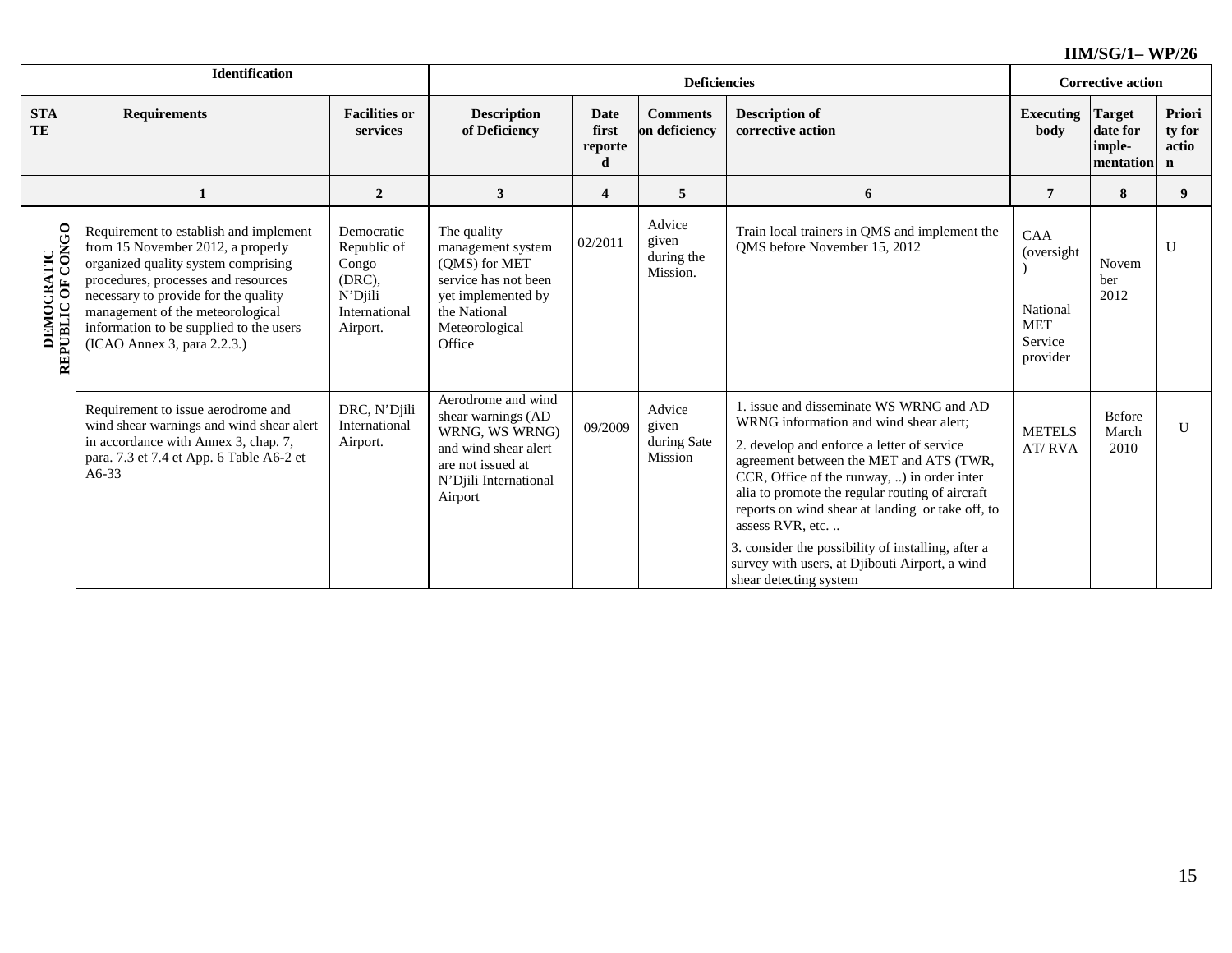|                 | <b>Identification</b>                                                                                                                                                                                                                                                                                              |                                           | <b>Deficiencies</b>                                                                                                                                |                               |                                                              |                                                                                                                                                                                                                                                                                                                                                                                                                                                                           |                                                                    | <b>Corrective action</b>                  |                                          |  |
|-----------------|--------------------------------------------------------------------------------------------------------------------------------------------------------------------------------------------------------------------------------------------------------------------------------------------------------------------|-------------------------------------------|----------------------------------------------------------------------------------------------------------------------------------------------------|-------------------------------|--------------------------------------------------------------|---------------------------------------------------------------------------------------------------------------------------------------------------------------------------------------------------------------------------------------------------------------------------------------------------------------------------------------------------------------------------------------------------------------------------------------------------------------------------|--------------------------------------------------------------------|-------------------------------------------|------------------------------------------|--|
| <b>STATE</b>    | <b>Facilities</b><br><b>Requirements</b><br>or services                                                                                                                                                                                                                                                            |                                           | <b>Description</b><br>of Deficiency                                                                                                                | Date<br>first<br>repor<br>ted | <b>Comments</b><br>on deficiency                             | <b>Description of</b><br>corrective action                                                                                                                                                                                                                                                                                                                                                                                                                                | <b>Executin</b><br>g<br>body                                       | Target<br>date for<br>imple-<br>mentation | Priori<br>ty for<br>actio<br>$\mathbf n$ |  |
|                 | 1                                                                                                                                                                                                                                                                                                                  | $\overline{2}$                            | 3                                                                                                                                                  | $\overline{\mathbf{4}}$       | 5                                                            | 6                                                                                                                                                                                                                                                                                                                                                                                                                                                                         | $\overline{7}$                                                     | 8                                         | 9                                        |  |
| <b>SAO TOME</b> | Requirement to issue aerodrome<br>Sao Tome,<br>and wind shear warnings and wind<br>and<br>shear alert in accordance with<br>Principe,<br>Annex 3, chap. 7, para. 7.3 et 7.4<br>Sao Tome<br>et App. 6 Table A6-2 et A6-33<br>Internationa<br>l Airport<br>(STIA).                                                   |                                           | Aerodrome and<br>wind shear<br>warnings (AD<br>WRNG, WS<br>WRNG) and wind<br>shear alert are not<br>issued at Sao Tome<br>International<br>Airport | 09/2009 during                | Advice given<br><b>CODEVMET</b><br>Mission                   | 1. issue and disseminate WS WRNG and AD WRNG<br>information and wind shear alert;<br>2. develop and enforce a letter of service agreement<br>between the MET and ATS (TWR, CCR, Office of<br>the runway, ) in order inter alia to promote the<br>regular routing of aircraft reports on wind shear at<br>landing or take off, to assess RVR, etc.<br>3. consider the possibility of installing, after a survey<br>with users, at Djibouti Airport, a wind shear detecting | INM.<br><b>ENASA</b>                                               | Before<br>June<br>2010                    | U                                        |  |
|                 | Requirement to issue local routine<br>and special reports in accordance<br>with Annex 3, chap. 4, para. 4.3.1,<br>4.3.2 a) et $4.4.2$ a)                                                                                                                                                                           | Sao Tome,<br>and<br>Principe,<br>$(STIA)$ | Local routine and<br>special reports<br>(MET REPORT)<br>and SPECIAL) are<br>not issued                                                             |                               | Advice given<br>during<br>09/2009 CODEVMET<br>Mission        | system<br>Issue local routine and special reports (MET<br>REPORT) and SPECIAL)                                                                                                                                                                                                                                                                                                                                                                                            | INM/<br><b>ENASA</b>                                               | Before<br>december<br>2010                | A                                        |  |
|                 | Requirements to issue METAR,<br>SPECI) and TAF on 24h Sao<br>Tome International Airport:<br>FASID AFI, Tableau MET 1A                                                                                                                                                                                              | Sao Tome,<br>and<br>Principe,<br>(STIA).  | METAR and<br>SPECI are not<br>issued on 24h basis                                                                                                  |                               | 09/2009 Advice given<br>during<br><b>CODEVMET</b><br>Mission | Issue METAR and SPECI on 24h basis                                                                                                                                                                                                                                                                                                                                                                                                                                        | INM et<br><b>ENASA</b>                                             | Before<br>June<br>2010                    | A                                        |  |
|                 | Requirement to establish and<br>implement from 15 November<br>2012, a properly organized quality<br>system comprising procedures,<br>processes and resources necessary<br>to provide for the quality<br>management of the meteorological<br>information to be supplied to the<br>users (ICAO Annex 3, para 2.2.3.) | Sao Tome,<br>and<br>Principe,<br>$(STIA)$ | The quality<br>management<br>system (QMS) for<br>MET service has<br>not been yet<br>implemented by the<br>National<br>Meteorological<br>Office     | 02/201                        | Advice given<br>during the<br>Mission.                       | Train local trainers in QMS and implement the QMS<br>before November 15, 2012                                                                                                                                                                                                                                                                                                                                                                                             | CAA<br>(oversight<br>National<br><b>MET</b><br>Service<br>provider | Novem<br>ber<br>2012                      | $\mathbf{U}$                             |  |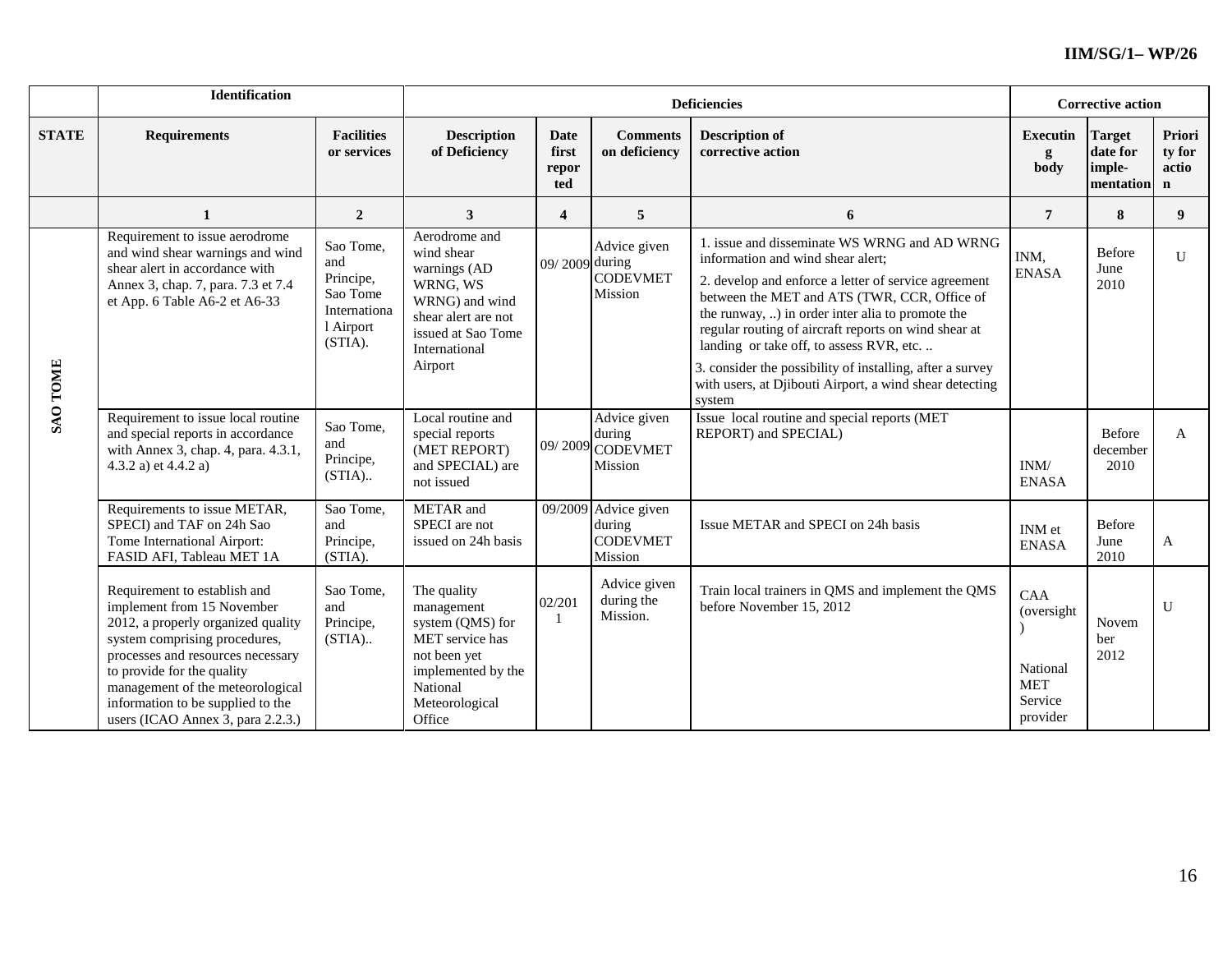|                 | <b>Identification</b>                                                                                                                                                    |                                                                                 |                                                                                                                                                                                                                                              | <b>Carences</b>                      |                                                                      | <b>Action Corrective</b>                                                                                                                                                                                                                                                                                                                                                                                                 |                                                |                                    |          |
|-----------------|--------------------------------------------------------------------------------------------------------------------------------------------------------------------------|---------------------------------------------------------------------------------|----------------------------------------------------------------------------------------------------------------------------------------------------------------------------------------------------------------------------------------------|--------------------------------------|----------------------------------------------------------------------|--------------------------------------------------------------------------------------------------------------------------------------------------------------------------------------------------------------------------------------------------------------------------------------------------------------------------------------------------------------------------------------------------------------------------|------------------------------------------------|------------------------------------|----------|
| <b>ETAT</b>     | <b>Besoins</b>                                                                                                                                                           | Etat/<br><b>Installations</b>                                                   | Description de la<br><b>Carence</b>                                                                                                                                                                                                          | <b>Date</b><br>d'identi-<br>fication | <b>Observa tions</b><br>sur la carence                               | Description de la mesure<br>corrective                                                                                                                                                                                                                                                                                                                                                                                   | Organe<br>exécutif                             | Date de<br>Mise en<br><b>Euvre</b> | Priorité |
| 1               | $\overline{2}$                                                                                                                                                           | $\mathbf{3}$                                                                    | $\overline{\mathbf{4}}$                                                                                                                                                                                                                      | 5                                    | 6                                                                    | $\overline{7}$                                                                                                                                                                                                                                                                                                                                                                                                           | 8                                              | $\boldsymbol{9}$                   | 10       |
| <b>SAO TOME</b> | Requirement to provide flight<br>documentation in accordance with<br>AFI FASID Table MET 7 (Doc<br>7474 Volume II, FASID AFI)                                            | Sao Tome,<br>and Principe,<br>Sao Tome<br>International<br>Airport              | Flight documentation is<br>provided from a public<br>non-secured website<br><b>ADDS</b>                                                                                                                                                      | 09/2009                              | Advice given<br>during<br><b>CODEVMET</b><br>Mission                 | In the short term, a SADIS<br>FTP service shall be accessed<br>from the WAFC London to<br>extract required data for the<br>provision of flight<br>documentation. Access<br>procedures are described on<br>the following<br>Website http://www.icao.int/a<br>nb/sadisopsg/sadis%20ftp%2<br>0service%20v4.0.pdf<br>In the medium term, install a<br>SADIS VSAT station with the<br>required SADIS workstation<br>software: | $\text{INM}/\text{}$<br><b>ENASA</b>           | <b>Before</b><br>December<br>2010  | B        |
| <b>SÉNÉGAL</b>  | Requirement to report visibility<br>along the runway in local routine<br>and special reports in accordance<br>with Annex 3, Appendix 3 para;<br>4.2.4.2                  | Senegal/<br>Leopold<br>Sedar<br>Senghor<br>International<br>Airport or<br>Dakar | Many obstacles (2 control<br>towers, airlines hangars,<br>etc ) around the<br>visibility estimation<br>platform of the<br>aeronautical<br>meteorological station<br>(SMA), does not allow to<br>estimate the visibility<br>along the runway. | 02/2009                              | Deficiency<br>identify during<br><b>ICAO WACAF</b><br>visit          | Install visibility sensors along<br>the runway<br><b>Or</b><br>Relocate the SMA at a<br>location enabling the<br>observer to estimate the<br>visibility along the entire<br>length of the runway.                                                                                                                                                                                                                        | <b>ASECNA</b>                                  | June 2010                          | A        |
|                 | Requirement to provide Automatic<br><b>Terminal Information Service</b><br>(ATIS) in accordance with ICAO<br>Doc 7474 Volume II, FASID AFI,<br>Part III - Tableau AOP 1. | Senegal/<br>Leopold<br>Sedar<br>Senghor<br>International<br>Airport or<br>Dakar | The ATIS service is not<br>implemented at Dakar<br><b>International Airport</b>                                                                                                                                                              | 02/2009                              | Deficiency<br>identify during<br><b>ICAO WACAF</b><br>visit          | Install and implement an<br>operational ATIS system                                                                                                                                                                                                                                                                                                                                                                      | <b>ASECNA</b>                                  | June 2010                          | A        |
|                 | Requirement to measure and report<br>wind in accordance with provisions<br>contained in Annex, Chapter 4 para<br>4.6.1.1.                                                | Sierra Leone/<br>Freetown<br>Lungi Airport                                      | Wind<br>measurement<br>system old and deficient                                                                                                                                                                                              | 1994                                 | Advice given<br>during mission<br><b>CODEVMET</b><br>Phase I 10/2009 | Installation of new wind<br>measurement equipment                                                                                                                                                                                                                                                                                                                                                                        | <b>SLAA</b><br>and<br><b>MET</b><br>Department | 2010                               | U        |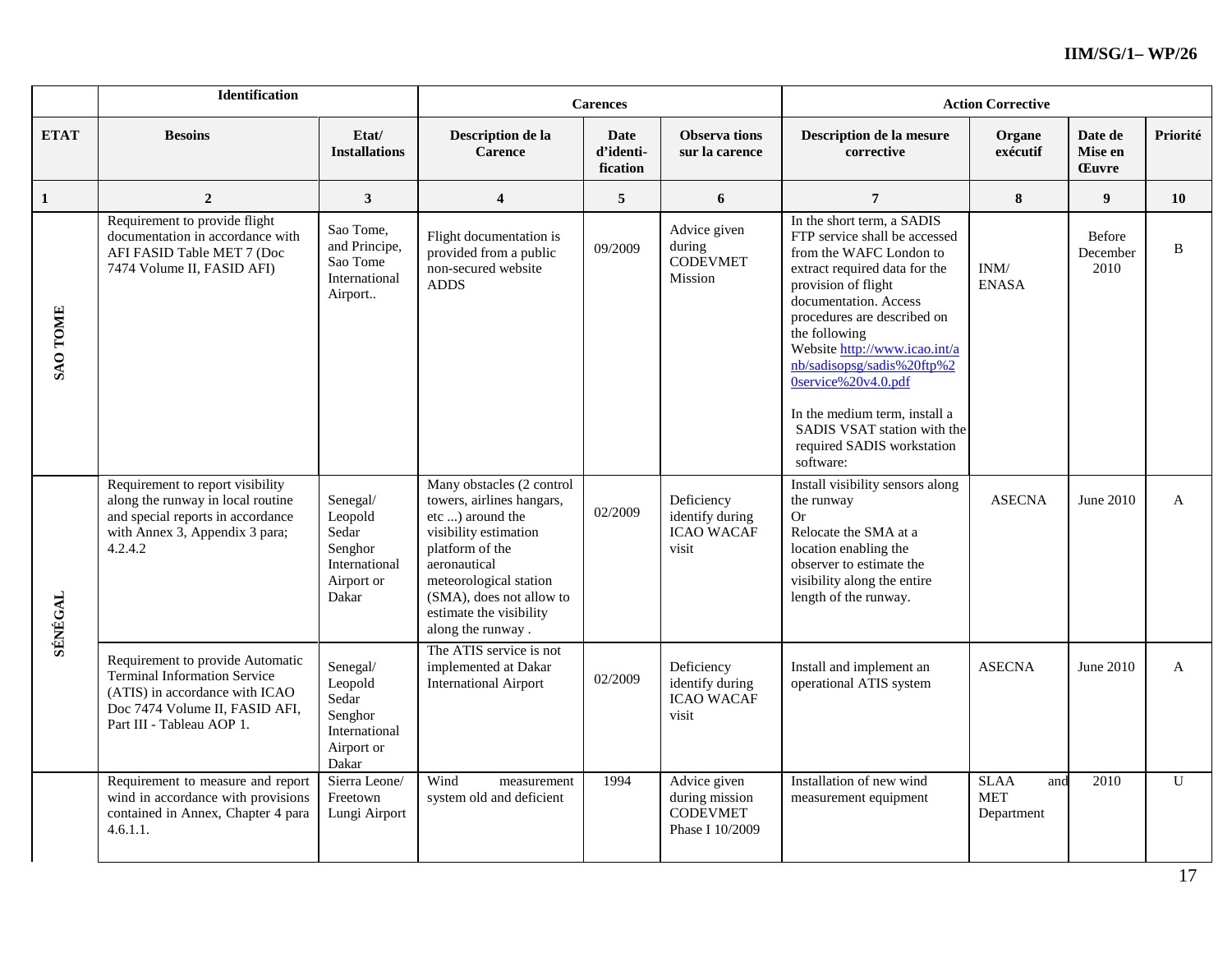|                     | <b>Identification</b>                                                                                                                                                                         |                                            |                                                                                                                      | <b>Carences</b>               |                                                                        | <b>Action Corrective</b>                                                                                                                                                                   |                                                                                          |                                    |                |
|---------------------|-----------------------------------------------------------------------------------------------------------------------------------------------------------------------------------------------|--------------------------------------------|----------------------------------------------------------------------------------------------------------------------|-------------------------------|------------------------------------------------------------------------|--------------------------------------------------------------------------------------------------------------------------------------------------------------------------------------------|------------------------------------------------------------------------------------------|------------------------------------|----------------|
| <b>ETAT</b>         | <b>Besoins</b>                                                                                                                                                                                | Etat/<br><b>Installations</b>              | Description de la<br><b>Carence</b>                                                                                  | Date<br>d'identi-<br>fication | <b>Observa tions</b><br>sur la carence                                 | Description de la mesure<br>corrective                                                                                                                                                     | Organe<br>exécutif                                                                       | Date de<br>Mise en<br><b>Cuvre</b> | Priorité       |
| $\mathbf{1}$        | $\overline{2}$                                                                                                                                                                                | $\mathbf{3}$                               | 4                                                                                                                    | 5                             | 6                                                                      | $\overline{7}$                                                                                                                                                                             | 8                                                                                        | 9                                  | 10             |
|                     | Requirement to measure and report<br>RVR for runway intended for<br>Category II instrument approach<br>and landing operations                                                                 | Sierra Leone/<br>Freetown<br>Lungi Airport | In case of reduced<br>visibility RVR not<br>measured and reported                                                    | 29/09/<br>2009                | Advice given<br>during mission<br><b>CODEVMET</b><br>Phase I           | Short term: manual<br>measurement Long term:<br><b>Installation of RVR</b><br>measurement, assessment and<br>reporting equipment                                                           | <b>MET</b><br>Department<br>and SLAA                                                     | 10/2009<br>2013                    | U              |
|                     | Requirement to issue aerodrome<br>warnings (AW) and Wind Shear<br>warnings (WS) as contained in<br>provisions of Annex 3 Chapter 7<br>para 7.3.1 and 7.4.1 and App. 6<br>Table A6.2, A6.3     | Sierra Leone/<br>Freetown<br>Lungi Airport | AW and WS are not<br>issued at Lungi Airport                                                                         | 29/09/<br>2009                | Advice given<br>during mission<br><b>CODEVMET</b><br>Phase I           | Short term: Writing of<br>procedures for issuance of<br>AW and WS Warnings and<br>implement immediately.<br>Medium term: Acquisition<br>of MET Radar and wind<br>shear detection equipment | <b>MET</b><br>Department<br>and SLAA                                                     | 11/2009<br>2013                    | $\mathbf{U}$   |
|                     | Requirement to observe and report<br>MET elements in accordance with<br>Anne 3, para 4.6                                                                                                      | Sierra Leone/<br>Freetown<br>Lungi Airport | Not in compliance with<br>recommended practices<br>on observing and<br>reporting of MET<br>elements                  | 29/09/<br>2009                | Advice given<br>during mission<br><b>CODEVMET</b><br>Phase I           | Relocate measurement site<br>and acquire automated<br>observing system                                                                                                                     | <b>MET</b><br>Department<br>SLAA and<br><b>SLCA</b>                                      | 2012                               | $\overline{A}$ |
| <b>SIERRA LEONE</b> | Requirement to provide MET<br>information to ATS units Annex 3<br>Chapter 10 para 10.1.5 Appendix 9<br>para $1.1.a$ )                                                                         | Sierra Leone/<br>Freetown<br>Lungi Airport | MET messages MET<br>report, METAR,<br>SPECIAL are hand<br>carried to control TWR<br>Lack of commu-nication<br>system | 29/09/<br>2009                | Deficiency<br>reported during<br>mission<br><b>CODEVMET</b><br>Phase I | Repair the communication<br>system and install reliable<br>display system to ATS                                                                                                           | <b>SLAA</b><br>Roberts FIR<br>and MET<br>Department                                      | 2010<br>2012                       | A              |
|                     | Requirement to implement MET<br>facilities and services AFI/7 Rec.<br>10/14                                                                                                                   | Sierra Leone/<br>Freetown<br>Lungi Airport | Insufficient number of<br>forecasters and observers<br>at Lungi MET centre                                           | 29/09/<br>2009                | Deficiency<br>assessed during<br>mission<br><b>CODEVMET</b><br>Phase I | Provide MET centre with<br>required number of qualified<br>personnel                                                                                                                       | <b>MET</b><br>Department<br><b>SLAA</b><br><b>Roberts FIR</b>                            | 2012                               | $\mathbf{A}$   |
|                     | Requirement to use qualify WAFS<br>products for flight documentation<br>in accordance with provision<br>contained in Annex 3 Chapter 9<br>para 9.1.3, 9.1.6 and 9.1.6 and<br>FASID Table MET7 | Sierra Leone/<br>Freetown<br>Lungi Airport | No SADIS station at<br>Lungi Airport                                                                                 | 29/09/<br>2009                | Deficiency<br>assessed during<br>mission<br><b>CODEVMET</b><br>Phase I | <b>Short Term: Use FTP to</b><br>acquire WAFS data<br>Acquisition of SADIS station                                                                                                         | <b>MET</b><br>Department<br><b>SLAA</b><br>Roberts FIR<br><b>SLAA MET</b><br>Roberts FIR | 10/2009<br>2012                    | $\mathbf{A}$   |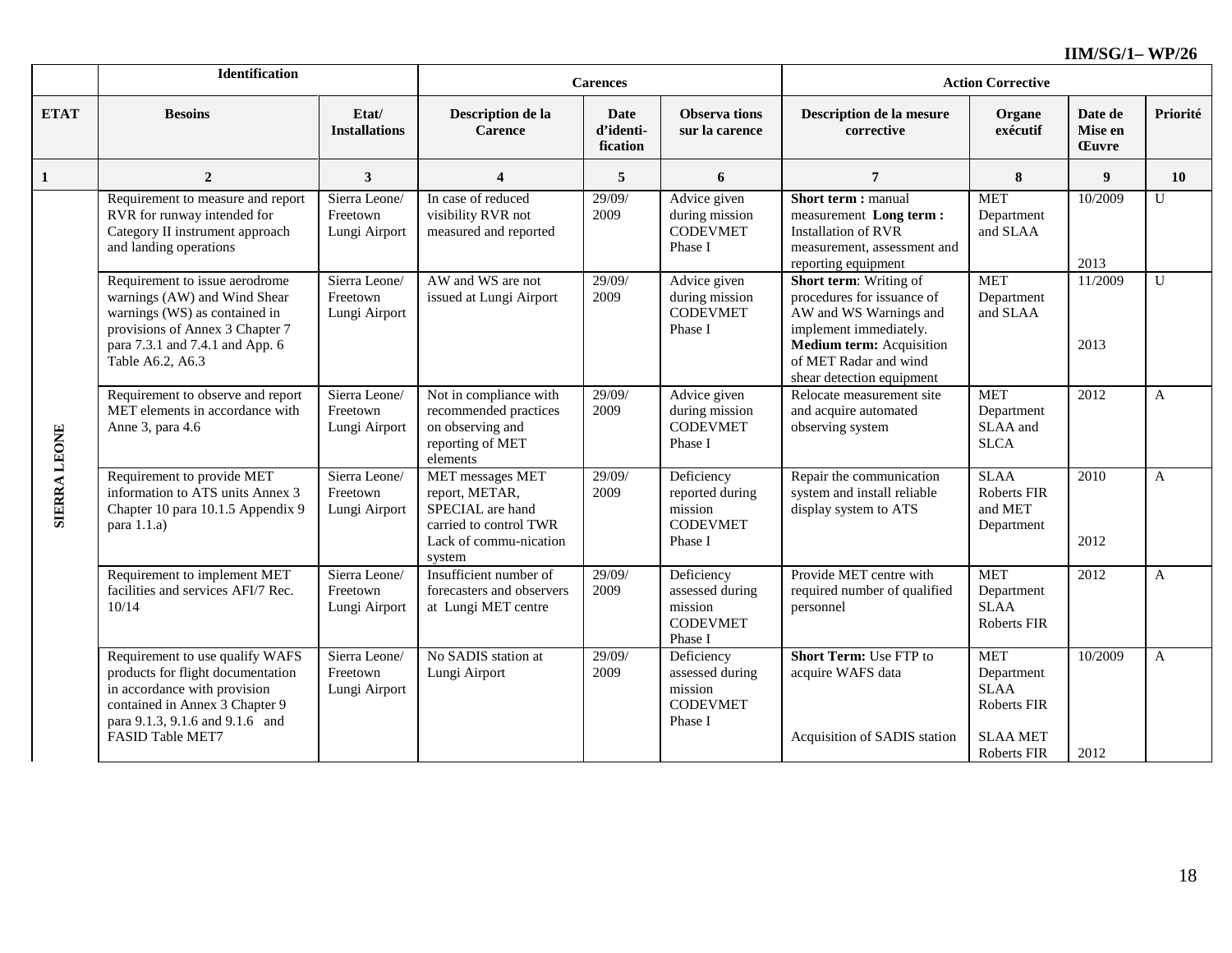|                             | <b>Identification</b>                                                                                                                                                                                                                                                                                              |                                                                                 |                                                                                                                                       | <b>Carences</b>                             |                                                        | <b>Action Corrective</b>                                                         |                                                                  |                                    |                |
|-----------------------------|--------------------------------------------------------------------------------------------------------------------------------------------------------------------------------------------------------------------------------------------------------------------------------------------------------------------|---------------------------------------------------------------------------------|---------------------------------------------------------------------------------------------------------------------------------------|---------------------------------------------|--------------------------------------------------------|----------------------------------------------------------------------------------|------------------------------------------------------------------|------------------------------------|----------------|
| <b>ETAT</b>                 | <b>Besoins</b>                                                                                                                                                                                                                                                                                                     | Etat/<br><b>Installations</b>                                                   | Description de la<br><b>Carence</b>                                                                                                   | <b>Date</b><br>d'identi-<br>fication        | <b>Observa tions</b><br>sur la carence                 | Description de la mesure<br>corrective                                           | Organe<br>exécutif                                               | Date de<br>Mise en<br><b>Euvre</b> | Priorité       |
| $\mathbf{1}$                | $\boldsymbol{2}$                                                                                                                                                                                                                                                                                                   | $\mathbf{3}$                                                                    | $\boldsymbol{4}$                                                                                                                      | 5                                           | 6                                                      | $\boldsymbol{7}$                                                                 | 8                                                                | 9                                  | 10             |
| <b>SIERRA LEONE</b>         | Requirement to establish and<br>implement from 15 November<br>2012, a properly organized quality<br>system comprising procedures,<br>processes and resources necessary<br>to provide for the quality<br>management of the meteorological<br>information to be supplied to the<br>users (ICAO Annex 3, para 2.2.3.) | Sierra Leone/<br>Freetown<br>Lungi Airport                                      | The quality management<br>system (QMS) for MET<br>service has not been yet<br>implemented by the<br>National Meteorological<br>Office | 02/2011                                     | Advice given<br>during the<br>Mission.                 | Train local trainers in QMS<br>and implement the QMS<br>before November 15, 2012 | CAA<br>(oversight)<br>National<br><b>MET Service</b><br>provider | Novembe<br>r 2012                  | U              |
|                             | Situation unknown                                                                                                                                                                                                                                                                                                  | <b>FIR</b><br>Mogadishu                                                         |                                                                                                                                       |                                             |                                                        |                                                                                  |                                                                  |                                    |                |
| <b>SOMALIA</b>              | Requirement to provide MET<br>reports to ATS Units (Annex 3,<br>Chapter 10, para 10.1.1)                                                                                                                                                                                                                           | Swaziland/M<br>anzini<br>Matsapha<br>Airport<br>Associated<br><b>MET Office</b> | Provision of MET<br>reports to ATS units<br>deficient. No wind<br>displays in control<br>tower                                        | 2004                                        | Advice was given<br>on mission                         | Install a display<br>system for MET data<br>and information at<br>ATS units      | DCA and<br><b>MET</b><br>Department                              | As soon<br>as<br>possible          | $\overline{U}$ |
| <b>SWAZI</b><br><b>LAND</b> | Requirement to establish and<br>implement from 15 November<br>2012, a properly organized quality<br>system comprising procedures,<br>processes and resources necessary<br>to provide for the quality<br>management of the meteorological<br>information to be supplied to the<br>users (ICAO Annex 3, para 2.2.3.) | Togo, Lomé<br>International<br>Airport                                          | The quality management<br>system (QMS) for MET<br>service has not been yet<br>implemented by the<br>National Meteorological<br>Office | 02/2011                                     | Advice given<br>during the<br>Mission.                 | Train local trainers in QMS<br>and implement the QMS<br>before November 15, 2012 | CAA<br>(oversight)<br>National<br><b>MET Service</b><br>provider | Novembe<br>r 2012                  | $\mathbf U$    |
| <b>ZAMBIA</b>               | 2)Requirement to<br>provide MET<br>reports to ATS Units<br>(Annex 3, Chapter<br>10, para $10.1.\overline{1}$                                                                                                                                                                                                       | Zambia/Lusa<br>ka<br>Meteorologic<br>al<br>Office                               | Provision of MET<br>reports to ATS Units<br>deficient                                                                                 | 2002 and<br>missions<br>of 2004<br>and 2007 | Advice given<br>during<br>mission by<br>correspondence | Install display system of<br>MET data to ATS units                               | <b>MET</b><br>Department                                         | As soon<br>as<br>possible          | $\mathbf{U}$   |
|                             | 3) Requirement to<br>provide                                                                                                                                                                                                                                                                                       | Zambia/Lusa<br>ka                                                               | Provision of MET<br>reports to ATS Units                                                                                              | 2002 and<br>missions                        | Advice given<br>during                                 | Install appropriate<br>telecomms                                                 | <b>MET</b><br>Department                                         | As soon<br>as                      | $\mathbf{U}$   |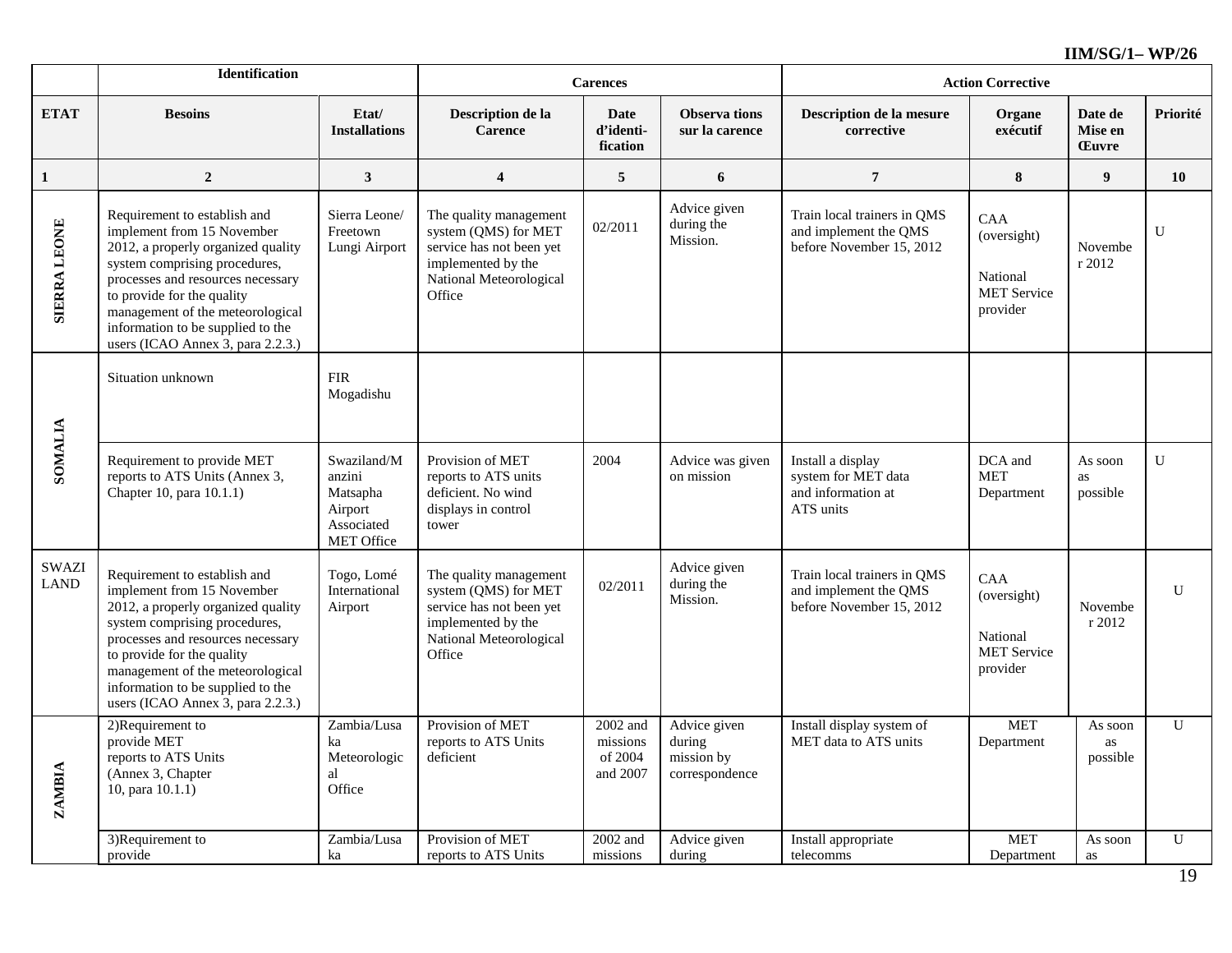|             | <b>Identification</b>                                                                                              |                                                                  |                                     | <b>Carences</b>               |                                       | <b>Action Corrective</b>                                                                         |                          |                                    |           |
|-------------|--------------------------------------------------------------------------------------------------------------------|------------------------------------------------------------------|-------------------------------------|-------------------------------|---------------------------------------|--------------------------------------------------------------------------------------------------|--------------------------|------------------------------------|-----------|
| <b>ETAT</b> | <b>Besoins</b>                                                                                                     | Etat/<br><b>Installations</b>                                    | Description de la<br><b>Carence</b> | Date<br>d'identi-<br>fication | <b>Observations</b><br>sur la carence | Description de la mesure<br>corrective                                                           | Organe<br>exécutif       | Date de<br>Mise en<br><b>Euvre</b> | Priorité  |
|             | $\boldsymbol{2}$                                                                                                   | 3                                                                | $\overline{\mathbf{4}}$             | 5                             | 6                                     |                                                                                                  | 8                        | 9                                  | <b>10</b> |
|             | meteorological data<br>and forecasts in<br>form of flight<br>documentation<br>(Annex 3, Chapter<br>3, para 3.3.2). | Meteorologic<br>al<br>Office                                     | deficient                           | of 2004<br>and 2007           | mission and by<br>correspondence      | equipment to receive<br><b>OPMET</b> information<br>and appoint<br>adequate trained<br>personnel |                          | possible                           |           |
|             | 4) Requirements for SIGMET<br>information (Annex 3 para 3.4.2 b,<br>c, d and add para. 7.1.1                       | Zambia/Lusa<br>ka<br>Meteorologic<br>al watch<br>office<br>(MWO) | SIGMET not issued                   | 2007                          | Advice given on<br>mission            | Immediately provide training<br>and issue SIGMET                                                 | <b>MET</b><br>Department | As soon<br>as<br>possible          | U         |
|             |                                                                                                                    |                                                                  |                                     |                               |                                       |                                                                                                  |                          |                                    |           |